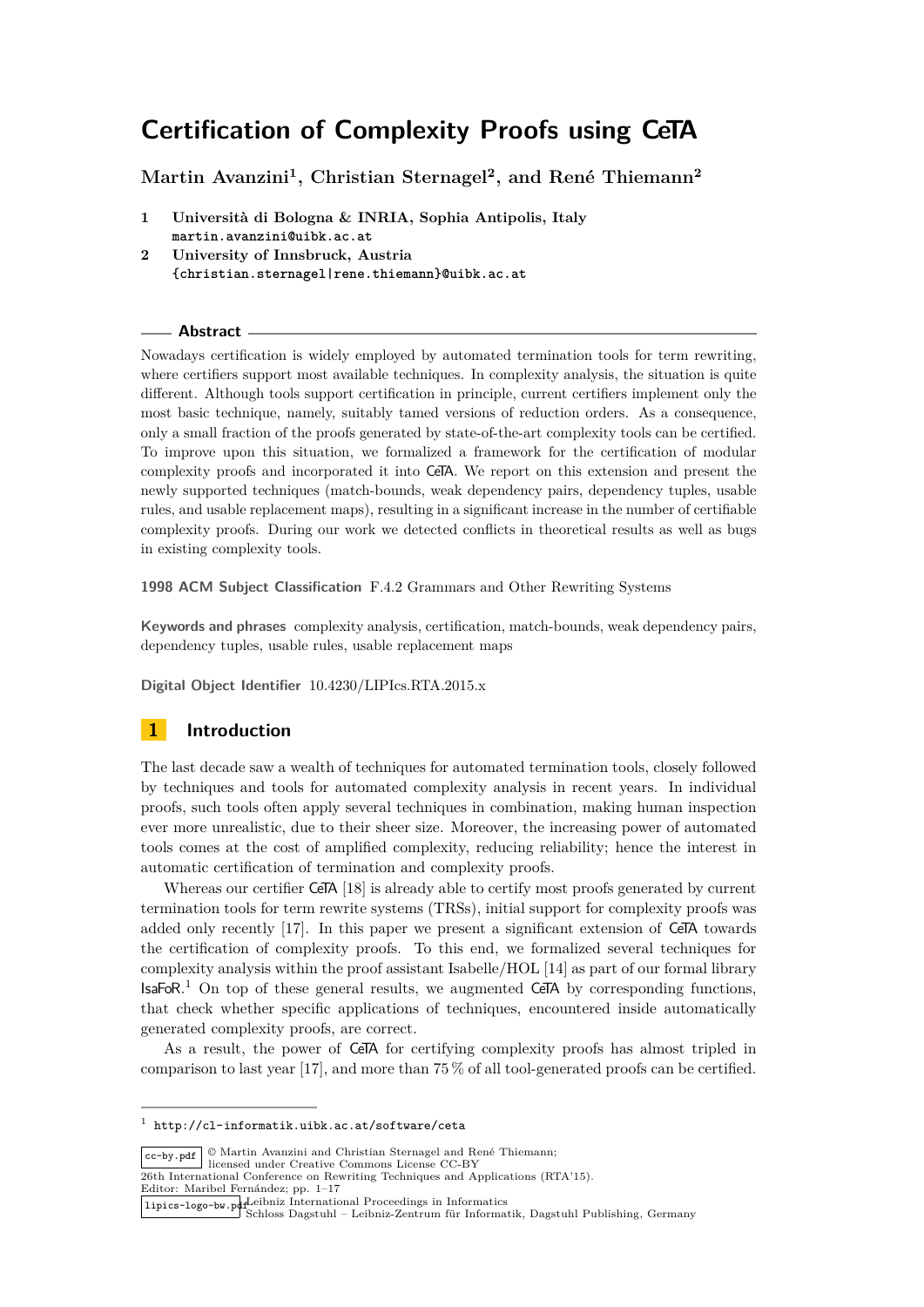Moreover, via certification we detected and fixed several bugs in current complexity tools, some of which had remained undetected for more than five years.

**Contribution and Overview.** After giving some preliminaries in Section 2, we present our main contributions. In Section 3, we explain our formalization of a framework which admits us to certify composite complexity proofs. At this point, we also report on conflicting notions of basic complexity definitions in the literature. In Section 4 we describe our formalization of the match-bounds technique. Here, the transition from termination to complexity results is surprisingly easy. Concerning the integration of match-bounds for relative rewriting, we provide a new example showing that two existing variants are incomparable. In Section 5, we discuss our formalization of two dependency pair related techniques: weak dependency pairs and dependency tuples. We choose to conduct the respective proofs using two slightly different approaches—one focusing on contexts, the other on sets of positions—and comment on our findings. In Section 6, we slightly generalize one variant of usable rules, and also support another variant for innermost rewriting, for which we reuse existing proofs from termination analysis. Furthermore, we present a new theorem combining usable rules, usable replacement maps, and argument filters. Finally, in Section 7, we discuss conducted experiments and conclude.

All of the proofs that are presented (or omitted) in the following have been formalized and made available as part of IsaFoR. Direct links to the formalization are available from the following website, that also contains all details on our experiments.

http://cl-informatik.uibk.ac.at/software/ceta/experiments/complexity/

# **2 Preliminaries**

We assume basic familiarity with term rewriting (as for example obtained by reading the textbook by Baader and Nipkow [3]) but shortly recall some basic notions and notations that are used later on.

By  $\mathcal{T}(\mathcal{F}, \mathcal{V})$  we denote the set of *(first-order)* terms w.r.t. a *signature*  $\mathcal F$  and a set of *variables*  $V$ , and by  $\mathcal{T}(\mathcal{F})$  the set of ground terms. We write root(*t*) for the root symbol of a non-variable term *t*. The *size* |*t*| of a term *t* is defined by  $|x| = 1$  for  $t = x \in V$ , and  $|f(t_1,...,t_n)| = 1 + \sum_{i=1}^n |t_i|$ , otherwise. A *(multihole) context* is a term that may contain an arbitrary number of *holes*, represented by the special symbol  $\Box$ . Replacing the holes in a given multihole context C by terms  $t_1, \ldots, t_n$  is written  $C[t_1, \ldots, t_n]$ . (At this point it might be worth mentioning that in our formalization we have to make sure that the number of holes in *C* corresponds to the number of terms *n*. For simplicity's sake we do not make this explicit in the remainder). Whenever  $s = C[t]$  for some context  $C \neq \Box$ , then t is called a *(proper) subterm* of *s*. We write  $t\sigma$  for the application of a substitution  $\sigma$  to a term  $t$ .

A *TRS* R is a set of *(rewrite) rules*, where a rule  $\ell \rightarrow r$  is a pair of terms such that *` /*∈ V and only variables already occurring in *`* are allowed in *r*. The *defined symbols* of R, written  $\mathcal{D}(\mathcal{R})$ , are those that are roots of left-hand sides of its rules. We use  $\mathcal{F}\text{un}(\cdot)$  to denote the set of function symbols occurring in a given term, context, or TRS. A TRS is *left-linear* (*non-duplicating*) if and only if for all rules  $\ell \to r \in \mathcal{R}$ , no variable occurs more than once in  $\ell$  (more often in *r* than in  $\ell$ ).

The standard way of uniquely referring to subterms is via *positions*, denoted by lists of natural numbers. The subterm of a term t at position p is written  $t|_p$ . We use  $\leq$  for the usual partial order on positions, and denote by  $p \mid q$  that positions p and q are *parallel*, i.e., incomparable by  $\leq$ . The strict part of  $\leq$  is denoted by  $\lt$ .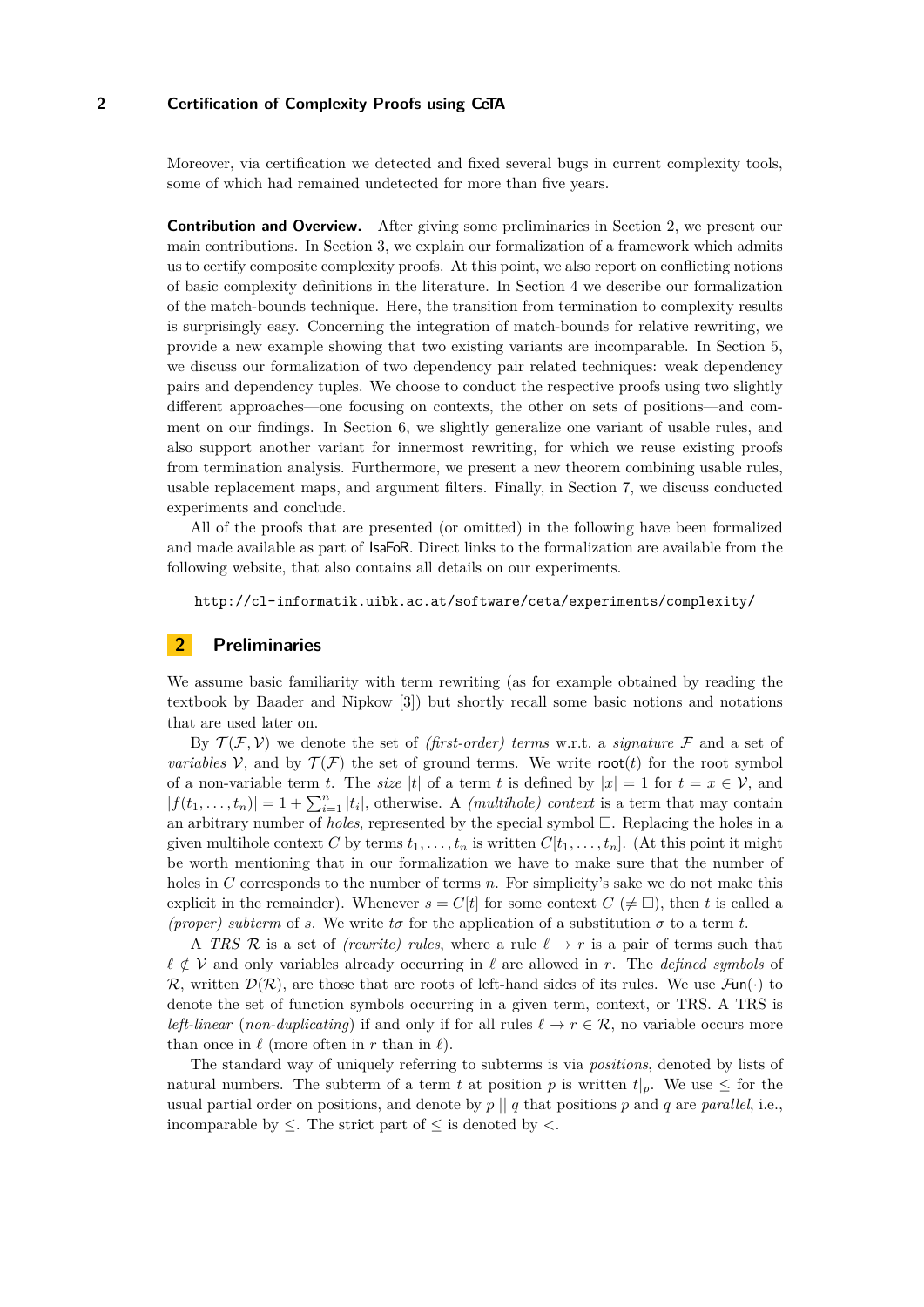There is a *rewrite step* from term *s* to term *t* w.r.t. the rewrite relation induced by TRS R, denoted  $s \to_R t$ , whenever there are C,  $\sigma$ , and  $\ell \to r \in \mathcal{R}$  such that  $s = C[\ell \sigma]$ and  $t = C[r\sigma]$ . Equivalently, we say that *s* rewrites to *t* at position *p*, where *p* is the unique position of  $\square$  in *C*. The subterm  $\ell \sigma$  above is called an  $(R$ -)redex. Terms not containing any R-redexes are called R-normal or *normal forms*, and we write  $N(F(\mathcal{R}))$  for the set of all R-normal forms. We sometimes use the same notion not only for TRSs but also for sets of terms, since right-hand sides of rules are irrelevant for the existence of redexes anyway.

For termination analysis *Q-restricted rewriting* (named after the additional parameter, a set of terms, which is usually denoted  $Q$ ) was introduced in order to cover full rewriting and innermost rewriting (as well as variations that lie somewhere in between) under a single framework [9]. Here, a rewrite step  $C[\ell \sigma] \xrightarrow{\mathcal{Q}} \mathcal{R} C[r\sigma]$  is a standard rewrite step  $C[\ell\sigma] \rightarrow_{\mathcal{R}} C[r\sigma]$  whose redex  $\ell\sigma$  additionally satisfies the condition that all its proper subterms are  $Q$ -normal, i.e., do not match any term in  $Q$  (in that way standard rewriting is  $Q$ -restricted rewriting with empty  $Q$  and for innermost rewriting we take the left-hand sides of  $\mathcal R$  as  $\mathcal Q$ ). This proves convenient also for complexity analysis and its notions of runtime complexity and innermost runtime complexity. Additionally, *relative rewriting* is important for complexity analysis, since it can be employed to obtain modular proofs. A *relative rewrite system* consists of two TRSs  $S$  and  $W$ , and is denoted by  $S/W$ . The corresponding *relative rewrite relation*, written  $\rightarrow_{\mathcal{S}/\mathcal{W}}$ , is given by  $\rightarrow_{\mathcal{W}}^* \rightarrow_{\mathcal{S}} \rightarrow_{\mathcal{W}}^*$ . Combined this leads to *Q-restricted relative rewriting*, where  $\frac{Q}{S/N}$  denotes the relation  $\frac{Q}{W}$  ·  $\frac{Q}{S}$  ·  $\frac{Q}{W}$ . Note that we fix the same  $Q$  for "strict" and "weak" steps, which is sufficient for our purposes.<sup>2</sup>

Given a binary relation  $\rightarrow$  and a set *A*, we define  $\rightarrow$   $(A) = \{b \mid \exists a \in A \ldots \rightarrow b\}.$ 

# **3 A Framework for Modular Complexity Proofs**

In complexity analysis of TRSs we are usually interested in the maximal number of steps that are possible when starting from a given set of terms. To this end, the basic ingredient of our formalization is the *derivation bound* (defined in theory Complexity; see also [17]), where a function *g* constitutes a derivation bound of relation *R* w.r.t. *starting elements* from a family of sets *S*, written  $db_R^S(g)$ , if and only if for every  $n \in \mathbb{N}$  and  $x \in S_n$ , every sequence of *R*-steps starting at *x* is of length at most  $g(n)$ . The intuition is that  $S_n$  contains "objects" of size *n*. This, more or less, corresponds to the usual notion of complexity. To be more precise, Avanzini and Moser [2] define  $cp(n, T, R) = \max\{dh(t, R) | \exists t \in T, |t| \leq n\}$ , where dh denotes the *derivation height* of a term, and derivational complexity as well as runtime complexity are obtained by suitably instantiating *T* and *R*. However, as argued earlier [17], using the derivation bound *g* as argument avoids undefined situations that arise with the usual definition, e.g., taking the maximum of a potentially infinite set. Whenever  $cp(n, T, R)$ is defined, we have  $db_R^S(g)$  with  $S_n = \{t \in T \mid |t| \leq n\}$  and  $g(n) = \text{cp}(n, T, R)$ , as well as  $h(n)$  > cp( $n, T, R$ ) for all other derivation bounds *h*. That is, our bounds are not tight, but arbitrary upper bounds.

Depending on the set of starting elements, we obtain the usual notions of *derivational complexity* and *runtime complexity*, respectively. For the former we consider all terms of size  $n \text{ w.r.t. a given signature } \mathcal{F}$ , whereas the latter is based on *basic terms* of size  $n$ . Given two sets of function symbols  $\mathcal D$  (defined symbols) and  $\mathcal C$  (constructors), and a set of variables  $\mathcal V$ , the set of basic terms  $BT(D, C, V)$  consists of those terms which are rooted by a symbol from

A more general relation with separate  $\mathcal{Q}_S$  for S and W would be imaginable. However, since tools do not support this variation, we stick to the simpler case.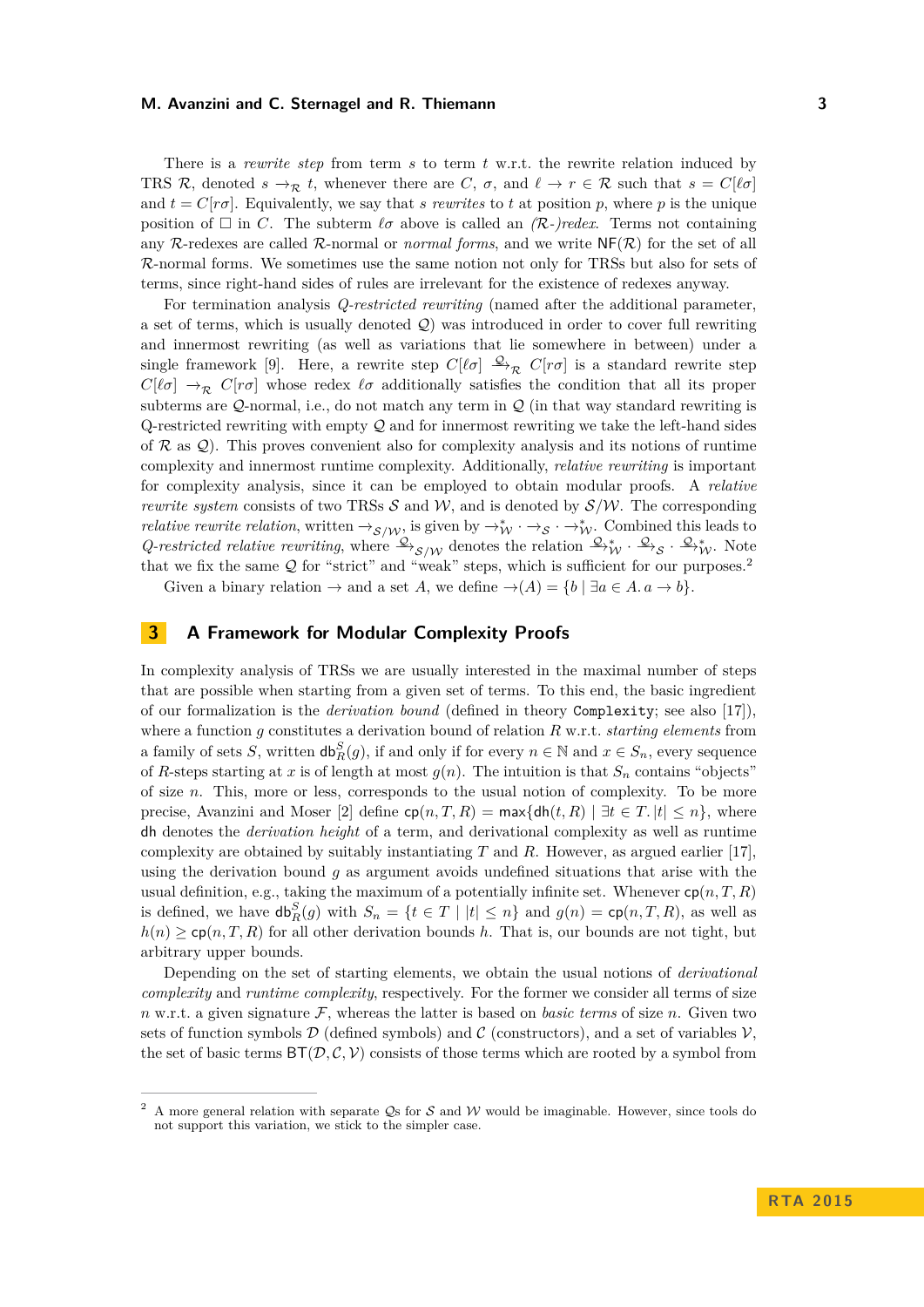D and where all arguments are terms of  $\mathcal{T}(\mathcal{C}, \mathcal{V})$ . At this point we would like to mention that there are conflicting notions of basic terms: Hirokawa and Moser [10] and Noschinski et al. [15] use the above definition of basic terms. In contrast, Avanzini [1] additionally restricts basic terms to be ground, intending that constructor ground terms correspond to values, and thus, basic terms correspond to function application on input values. Since IsaFoR does not enforce basic terms to be ground, every (upper) derivation bound that is certified by CeTA also is valid w.r.t. Avanzini's notion of basic terms. However, there might be valid derivation bounds w.r.t. the ground semantics which cannot be certified in the non-ground setting:

**Example 1.** Let  $\mathcal{R} = \{f(f(x)) \to g(x), g(x) \to f(f(x)), f(a) \to a\}$ . Then there are only two basic ground terms,  $f(a)$  and  $g(a)$ . Since the longest innermost derivation starting from these terms is of length 3,  $R$  has constant innermost runtime complexity w.r.t. ground basic terms. But there is an infinite innermost derivation starting from the non-ground basic term  $g(x)$ .

We adopt the following notions from Avanzini and Moser [2]. A *(complexity) problem*  $P = \langle S/W, Q, T \rangle$  consists of two TRSs S, W, and two sets of terms Q, T. We asses the complexity of a problem P by a *(complexity) judgment* of the form  $\vdash \mathcal{P}$ : *g*, which is *valid* whenever *g* is a bound for  $\frac{Q}{\gamma}S/N$ -derivations starting from T. For sets of functions G we define that  $\vdash \mathcal{P}$ : *G* is valid whenever  $\vdash \mathcal{P}$ : *G* is valid for some  $g \in G$ . Often, *G* is an asymptotic complexity class like  $\mathcal{O}(n^3)$ . A *(complexity) processor* turns a given judgment  $\vdash \mathcal{P}$ : *G* into a list of judgments  $\vdash \mathcal{P}_1$ :  $G_1, \ldots, \vdash \mathcal{P}_n$ :  $G_n$ . It is *sound* whenever the validity of each of  $\vdash \mathcal{P}_i$ :  $G_i$  also implies validity of  $\vdash \mathcal{P}$ : *G*. A processor is *terminal* if the returned list of judgments is empty.

The problem  $P$  is called a *runtime complexity problem* if  $T = BT(D, C, V)$ , with S and W not defining any constructor C, i.e.,  $\mathcal{D}(\mathcal{S} \cup \mathcal{W}) \cap \mathcal{C} = \emptyset$ . The problem P is called an *innermost problem* if  $NF(Q) \subseteq NF(S \cup W)$ . In this case,  $\frac{Q}{S/N}$  is a composition of innermost rewrite steps with respect to  $S \cup \mathcal{W}$ .

As a first example processor, we formulate a theorem by Zankl and Korp [20, Thm. 3.6] within our framework which admits modular complexity proofs.

**► Theorem 2** (Split Processor). Let  $P = \langle S_1 \cup S_2 \rangle W$ ,  $Q$ ,  $T \rangle$  be a complexity problem and *define*  $P_1 = \langle S_1/S_2 \cup W, Q, T \rangle$  *and*  $P_2 = \langle S_2/S_1 \cup W, Q, T \rangle$ *. The split processor translates the judgment*  $\vdash \mathcal{P} \colon \mathcal{O}(g)$  *into the judgments*  $\vdash \mathcal{P}_1 \colon \mathcal{O}(g)$  *and*  $\vdash \mathcal{P}_2 \colon \mathcal{O}(g)$ *.* 

*The split processor is sound.*

**Example 3.** The split processor is used whenever rules should be shifted from the strict into the weak component, e.g., when applying match-bounds for relative rewriting or when using orderings. As an example, consider a TRS with rules numbered from 1 to 5 where cubic complexity has been proven. In the proof, first rules 2, 3, and 4 have been oriented strictly and rules 1 and 5 are oriented weakly by some ordering  $o_1$  with quadratic complexity. Afterwards rule 1 could be moved into the weak component by match-bounds, and finally rule 5 is oriented strictly by some ordering *o*<sup>2</sup> with cubic complexity, where the remaining rules 1 to 4 are oriented weakly. This proof is restructured via split as follows. First, the initial complexity judgment  $\vdash \langle \{1, 2, 3, 4, 5\} \rangle \varnothing, \mathcal{Q}, \mathcal{T} \rangle$ :  $\mathcal{O}(n^3)$  is splitted into  $\vdash \langle \{2, 3, 4\} \rangle$  $\{1,5\},\mathcal{Q},\mathcal{T}\}\colon\mathcal{O}(n^3)$  and  $\vdash \langle \{1,5\}/\{2,3,4\},\mathcal{Q},\mathcal{T}\rangle\colon\mathcal{O}(n^3)$  by the split processor where the former judgment is validated via  $o_1$ . The latter complexity problem is split again into  $\vdash \langle \{1\}/\rangle$  $\{2,3,4,5\},\mathcal{Q},\mathcal{T}\}\colon\mathcal{O}(n^3)$  and  $\vdash \langle \{5\}/\{1,2,3,4\},\mathcal{Q},\mathcal{T}\rangle\colon\mathcal{O}(n^3)$  where the former judgment is validated via match-bounds, and the latter one via *o*2.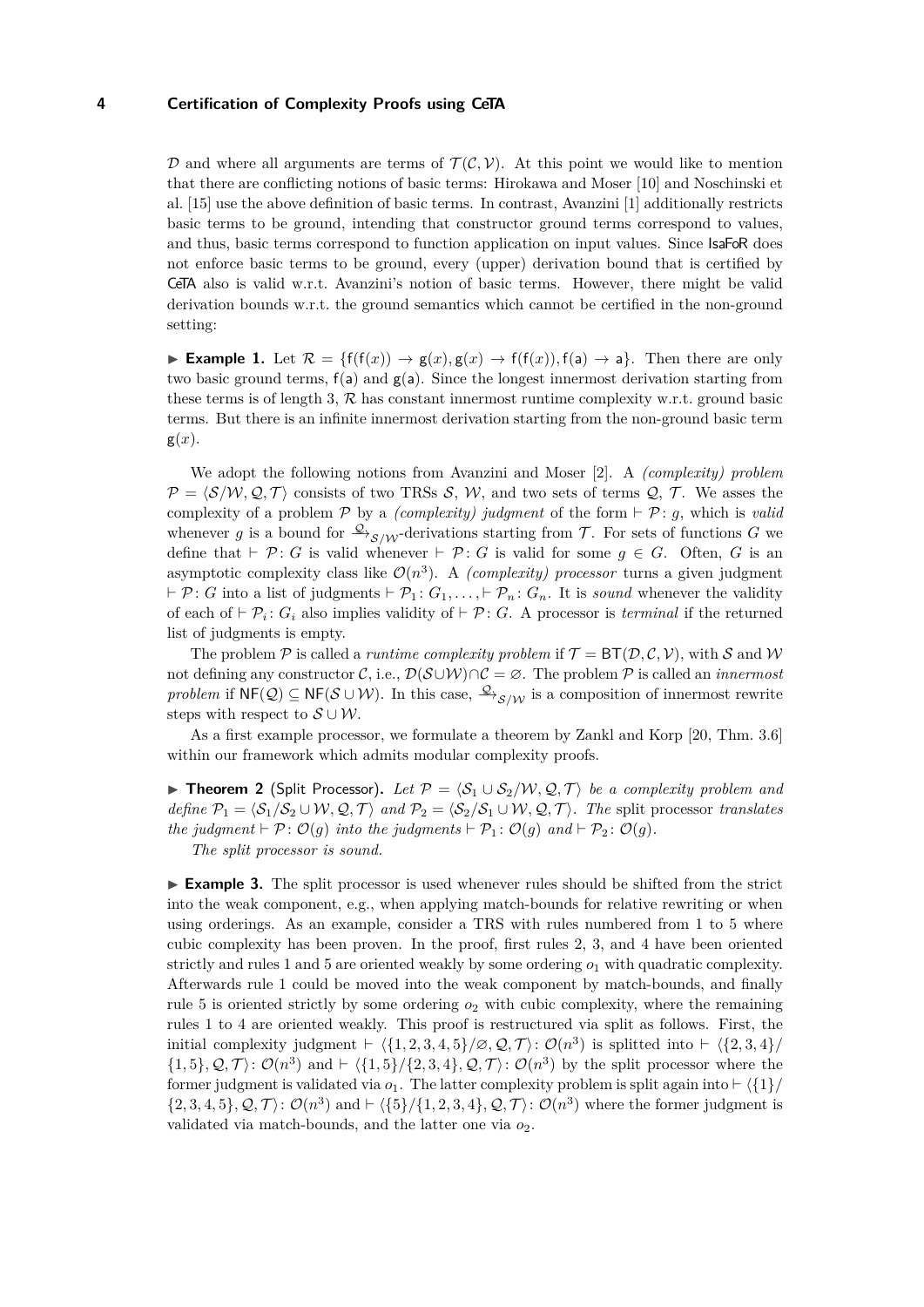The example demonstrates that via splitting it suffices to restrict match-bounds and orderings to terminal complexity processors. This is the reason why we present both techniques as terminal processors in Sections 4 and 6.

# **4 Match-Bounds**

The match-bounds technique was introduced as termination method by Geser et al. [7]. We shortly recapitulate the main underlying ideas, before explaining our formalization (theory Matchbounds) and the necessary adaptations to use it for complexity analysis [19, 20].

Let  $\mathcal F$  be a signature containing at least one constant. For match-bounds,  $\mathcal F$  is expanded such that symbols are labeled by natural numbers, i.e.,  $\mathcal{F}' = \mathcal{F} \times \mathbb{N}$ . Moreover, we define auxiliary functions base :  $\mathcal{T}(\mathcal{F}', \mathcal{V}) \to \mathcal{T}(\mathcal{F}, \mathcal{V})$ , lift<sub>d</sub> :  $\mathcal{T}(\mathcal{F}, \mathcal{V}) \to \mathcal{T}(\mathcal{F}', \mathcal{V})$ , and  $\text{lab}: \mathcal{T}(\mathcal{F}', \mathcal{V}) \to 2^{\mathbb{N}},$  where base removes all labels of a term, lift<sub>d</sub> labels all symbols of a term by  $d$ , and lab returns the set of labels of a term. For a non-duplicating TRS  $R$  over signature F we construct the TRS  $\mathcal{R}' = \text{match}(\mathcal{R})$  over  $\mathcal{F}'$ .

$$
\text{match}(\mathcal{R}) = \{ \ell' \to \text{lift}_d(r) \mid \ell \to r \in \mathcal{R}, \text{base}(\ell') = \ell, d = 1 + \min(\text{lab}(\ell')) \} \tag{1}
$$

Then for left-linear R, every rewrite step  $s \to_R t$  can be simulated by a step  $s' \to_{R'} t'$ with  $base(t') = t$ , provided  $base(s') = s$ . Hence, every (possibly) infinite derivation (2) gives rise to a step-wise simulation (3) provided  $base(t'_0) = t_0$ , which is ensured by choosing  $t'_0 = \text{lift}_0(t_0).$ 

$$
t_0 \to_{\mathcal{R}} t_1 \to_{\mathcal{R}} t_2 \to_{\mathcal{R}} \cdots \tag{2}
$$

$$
t'_0 \to_{\mathcal{R}'} t'_1 \to_{\mathcal{R}'} t'_2 \to_{\mathcal{R}'} \cdots \tag{3}
$$

$$
\mathsf{mul}(t'_0) >_{\mathsf{ms}} \mathsf{mul}(t'_1) >_{\mathsf{ms}} \mathsf{mul}(t'_2) >_{\mathsf{ms}} \cdots \tag{4}
$$

As the next step, a function mul maps every term  $t'_{i}$  to the multiset of negated labels, where by construction of match( $\mathcal{R}$ ) every step with  $\mathcal{R}'$  results in a strict decrease w.r.t. the standard multiset-order  $>_{\sf ms}$  on the integers, and thus we can construct (4) from (3).

Let us assume that the initial term  $t_0$  is ground. Then  $t'_0 = \text{lift}_0(t_0)$  implies that the initial term in (3) is always a member of  $\mathcal{T}(\mathcal{F} \times \{0\})$ . We now try to find some bound  $b \in \mathbb{N}$ , such that  $\rightarrow_{\mathcal{R}'}^*(\mathcal{T}(\mathcal{F}\times\{0\}))\subseteq \mathcal{T}(\mathcal{F}\times\{0,\ldots,b\})$ . If this succeeds, then the labels in derivation (3) are bounded by *b*, and hence, all numbers in (4) are in the range  $-b$ , ..., 0. Since > is well-founded on this domain, so is  $>_{\text{ms}}$ . Hence, (4) cannot be infinite, and therefore, also  $(3)$ , and  $(2)$  cannot be infinite, proving termination of  $\mathcal R$  on ground terms. Moreover, since  $F$  contains at least one constant, termination on ground terms implies termination on all terms.

In total, we formalized the following theorem for termination analysis.

 $\blacktriangleright$  **Theorem 4.** If  $\mathcal{R}$  is a non-duplicating, left-linear TRS over signature  $\mathcal{F}$ , and there is some  $\mathit{language\ L\ satisfying} \rightarrow_{\mathcal{R}'}^* (\mathsf{lift}_0(\mathcal{T}(\mathcal{F}))) \subseteq L \subseteq \mathcal{T}(\mathcal{F} \times \{0,\ldots,b\}),\ \mathit{then\ } \mathcal{R} \ \mathit{is \ terminating}.$ 

Here, non-duplication is essential in the step from (3) to (4), and left-linearity is required to ensure the one-step simulation property (Lemma 5). The language *L* usually comes in the form of a finite automaton which has been constructed via tree automata completion [6].

**Lemma 5.** If R is left-linear,  $s \rightarrow_R t$ , and base( $s'$ ) = *s*, then there exists a term *t'* such *that*  $s' \rightarrow_{\mathcal{R}'} t'$  *and* **base**(*t'*) = *t.*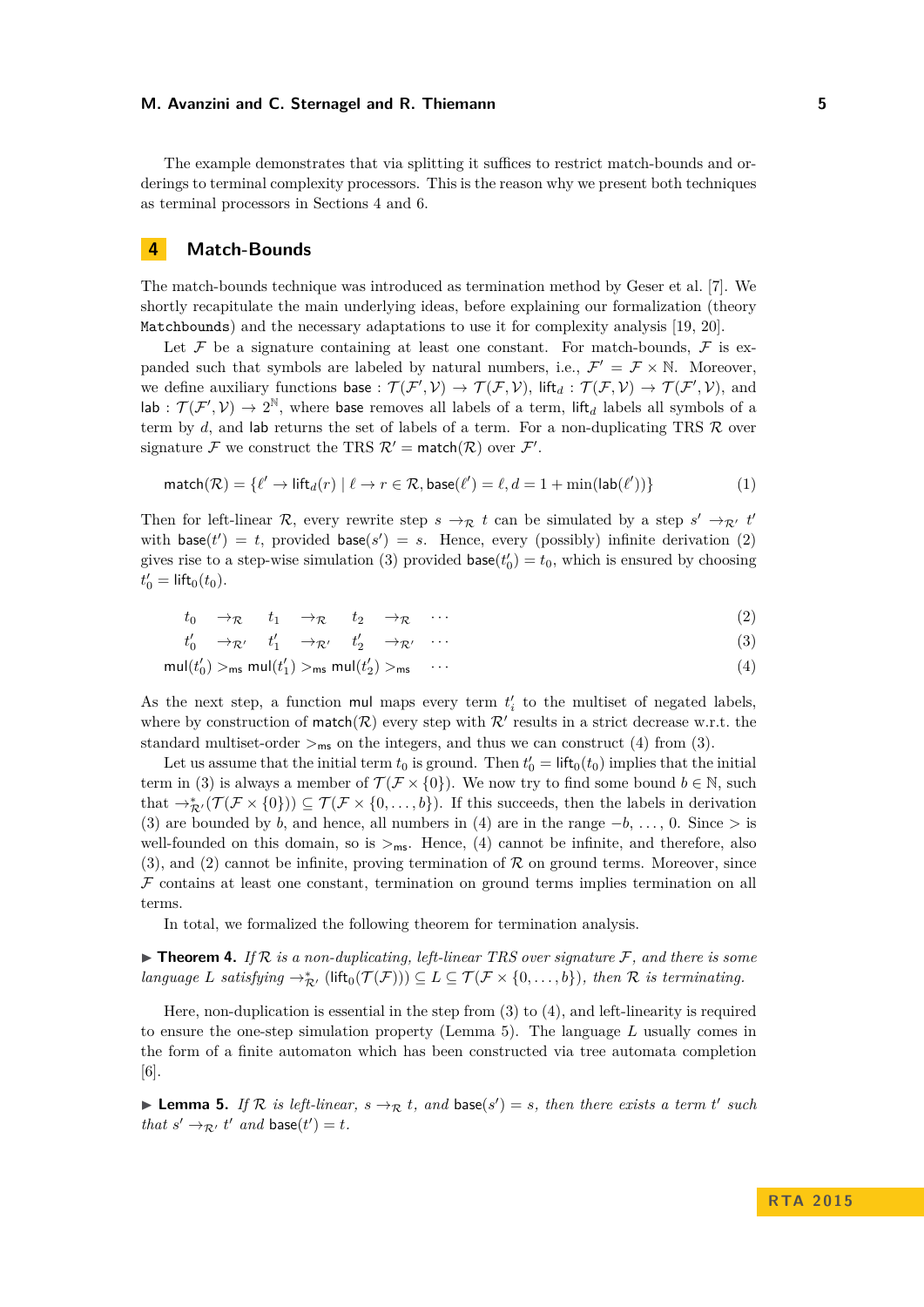The lemma is straightforward to prove on paper, and also its formalization posed no difficulties. Actually, it is no longer present, since **IsaFoR** now includes a full proof of a more general result by Korp and Middeldorp [12, Lemma 12], applying also to non-left-linear TRSs. It is the essential ingredient to obtain (3) from (2).

Concerning the step from (3) to (4), in the formalization we already require the bound *b* at this point. This allows us to include an index shift in mul, so that each label *i* is mapped onto  $b - i \in \mathbb{N}$ . Then the parameter > of ><sub>ms</sub> in (4) is the standard order on natural numbers.

In order to certify match-bounds proofs (which are required to contain *L* in the form of an automaton), CeTA must be able to check left-linearity and non-duplication, as well as that the given automaton indeed accepts all terms in  $\rightarrow_{\mathcal{R}'}^* (\mathcal{T}(\mathcal{F} \times \{0\}))$ . For the latter, we make use of earlier work by Felgenhauer and Thiemann [5], and for the former, we rounded off Isabelle/HOL's existing theory on multisets by algorithms for comparing multisets (since a rule is non-duplicating if and only if the multiset of variables of its right-hand side is a subset of the multiset of variables of its left-hand side).

In case  $\mathcal F$  does not contain a constant, e.g., in case of string rewrite systems, CeTA does an automatic preprocessing step, which invents a fresh constant, includes it into the signature, and adjusts the automaton accordingly.

In the remainder of this section, we adapt Theorem 4 and the corresponding formalization towards complexity analysis, following Zankl and Korp [19, 20].

The first step is to integrate complexity bounds into  $(2)$ ,  $(3)$ , and  $(4)$ , starting from (4). Given a term of size *n*, the initial value  $\text{mul}(t'_0)$  is the multiset containing *n* times the value *b*. However, this does not immediately give a nice bound on the length of (4), since  $>_{\text{ms}}$  does not impose any bound on the length of derivations w.r.t. the initial multiset:  $\{\{1\}\}\geq_{\mathsf{ms}}\{\{0,\ldots,0\}\geq_{\mathsf{ms}}\cdots\geq_{\mathsf{ms}}\{\{0\}\}\geq_{\mathsf{ms}}\varnothing$ . Thus, we replace  $\geq_{\mathsf{ms}}$  by  $\geq_{\mathsf{ms}}\kappa$  in (4), where  $>_{\text{ms},k}$  is a bounded version of  $>_{\text{ms}}$  such that at most *k* elements may be added in each comparison:  $X >_{\mathsf{ms},k} Y$  if and only if  $X = U \cup V$ ,  $Y = U \cup W$ ,  $V >_{\mathsf{ms}} W$ , and  $|W| \leq k$ .

Of course, we have to substitute  $>_{\text{ms},k}$  (with suitable k) for  $>_{\text{ms}}$  in all previous proofs. Doing so within the formalization was an easy task: take  $k \geq 1$  as the maximum size of right-hand sides of R. After this adaptation, it is shown that the length of  $>_{ms,k}$ -sequences is linearly bounded, using a result by Dershowitz and Manna [4, page 191]. To be more precise, we formalized that  $X >^n_{\text{ms},k} Y$  implies  $n \leq \sum_{x \in X} (k+1)^x$ , leading to the linear bound: Recall, that  $\text{mul}(t'_0) = \{b, \ldots, b\}$  where the number of *b*'s is  $|t_0|$ . Hence, sequence (4) can be of length at most  $\sum_{x \in \text{mul}(t_0')}(k+1)^x = \sum_{1,\ldots,|t_0|}(k+1)^b = (k+1)^b \cdot |t_0|$ . As immediate consequence we conclude that also (3) and (2) are linearly bounded.

In total, we get the following result which is used in CeTA to check complexity proofs via match-bounds, where  $\mathcal{T}_{gnd}$  is the set of all ground terms in  $\mathcal{T}$ . The restriction to ground terms is possible at this point (in contrast to Example 1) as  $\mathcal Q$  is ignored in the analysis.

**► Theorem 6.** Let  $\mathcal{P} = \langle \mathcal{R}/\emptyset, \mathcal{Q}, \mathcal{T} \rangle$  be a complexity problem. If  $\mathcal{R}$  is a non-duplicating and *left-linear TRS over signature*  $\mathcal{F}$ *, and there is some language*  $L$  *satisfying*  $\rightarrow_{\mathcal{R}'}^*$  (lift<sub>0</sub>( $\mathcal{T}_{gnd}$ ))  $\subseteq$  $L \subseteq \mathcal{T}(\mathcal{F} \times \{0, \ldots, b\}), \text{ then } \vdash \mathcal{P} \colon \mathcal{O}(n).$ 

The next step is to integrate relative rewriting. The main idea to handle weak rules is to use a modified version of match, which only has to ensure a decrease w.r.t. the weak multiset order  $\geq_{\text{ms},k}$ . To this end, Zankl and Korp [19] define match-rt as in (1) except that the value of *d* in (1) is sometimes reduced. If  $|\ell| \geq |r|$  and all labels in  $\ell'$  are identical, then *d* is  $\min(\textsf{lab}(\ell'))$  instead of  $1 + \min(\textsf{lab}(\ell'))$ . Hence, for some cases it is not required to increase the labels at all, and thus, it is more likely that a bound on the labels can be obtained.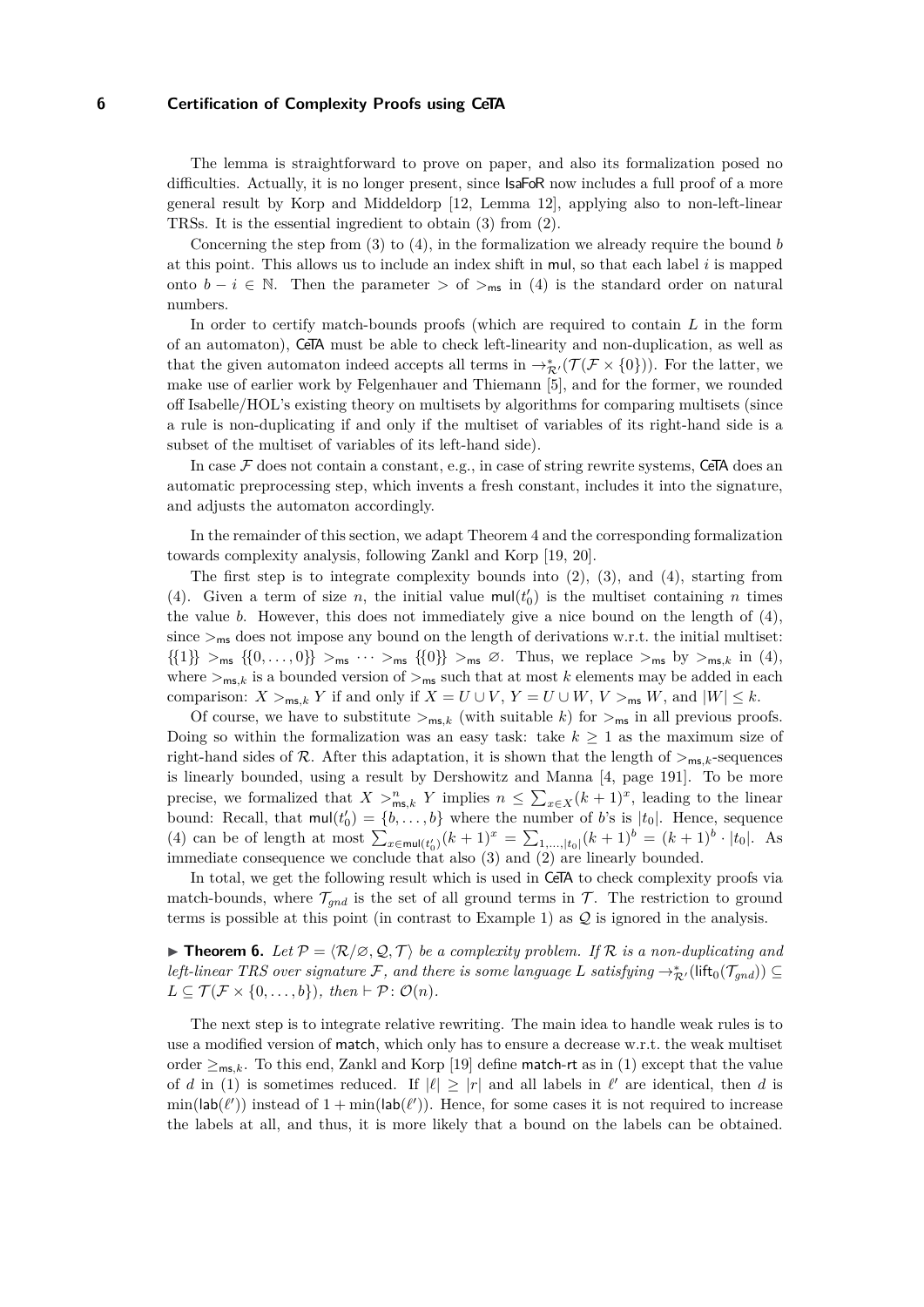In order to integrate match-rt into  $IsaFoR$  we could mostly reuse or slightly generalize the existing proofs.

Zankl and Korp give another optimization of match-rt, integrating the bound *b*: match-rt*<sup>b</sup>* is defined in the same way as match-rt, except that  $\text{lift}_{d}(r)$  is replaced by  $\text{lift}_{\text{min}(b,d)}(r)$ , which results in even smaller labels than match-rt, but which is restricted to non-collapsing strict rules. In total, we have formalized the following theorem.

**► Theorem 7.** Let  $\mathcal{P} = \langle \mathcal{S}/\mathcal{W}, \mathcal{Q}, \mathcal{T} \rangle$  be a complexity problem. Let S∪W be a non-duplicating *and left-linear TRS over signature*  $\mathcal{F}$ . Assume that  $\mathcal{R}' = \text{match}(S) \cup \text{match-rt}(\mathcal{W})$ , or *both*  $\mathcal{R}'$  = match(S) ∪ match-rt<sub>b</sub>(W) and S is non-collapsing. If there is some language L  $satisfying \rightarrow_{\mathcal{R}'}^* (lift_0(\mathcal{T}_{gnd})) \subseteq L \subseteq \mathcal{T}(\mathcal{F} \times \{0, \ldots, b\}), then \vdash \mathcal{P} : \mathcal{O}(n).$ 

Note that  $Q$  is completely ignored in Theorem 7, since the whole analysis does not take the strategy into account. In fact, the theorem was first proven for  $\mathcal{Q} = \emptyset$ , while the above statement including Q follows from  $\frac{Q}{\gamma}$ <sub>S/W</sub> ⊆  $\rightarrow$ <sub>S/W</sub>. The sole reason for this naive integration of Q was to support match-bounds on innermost problems in the first place. An alternative might be a dedicated processor that transforms  $\langle S/W, \mathcal{Q}, \mathcal{T} \rangle$  into  $\langle S/W, \mathcal{Q}, \mathcal{T} \rangle$ .

When integrating match-rt<sub>b</sub> in the formalization, we encountered two problems. First, we wanted to get rid of the choice in Theorem 7 and always use the better match-rt*<sup>b</sup>* variant. The reason for this aim was that—while the non-collapsing condition on  $S$  appears inside their proofs—Zankl and Korp [20] did not state that its absence violates the main theorem. This is now shown by a counterexample.

**► Example 8** (Non-collapsing condition required). Let  $S = \{f(x) \rightarrow x\}$  and  $W = \{a \rightarrow b\}$ f(a)}. For  $\mathcal{R}' = \text{match}(\mathcal{S}) \cup \text{match-rt}_0(\mathcal{W}) = \{f_i(x) \to x, a_i \to f_0(a_0)\}\$ , the language  $\rightarrow_{\mathcal{R}'}^*$ (lift<sub>0</sub>( $\mathcal{T}(\mathcal{F}))$ ) is exactly  $\mathcal{T}(\mathcal{F} \times \{0\})$ . Without the non-collapsing condition within Theorem 7 one would be able to conclude linear derivational complexity of  $\mathcal{S}/\mathcal{W}$ , a contradiction.

Hence, the choices in Theorem 7 are really incomparable, and for certification it would be best to include both. Which brings us to the second problem: we did not want to copy and paste the existing proof for match-rt, and then incorporate all the tiny modifications that are required for match-rt<sub>b</sub>. Thus, in  $IsaFoR$  we defined an auxiliary relation covering all of match, match-rt, and match-rt<sub>b</sub>, and formalized the main proof step only once.

Currently, CeTA always chooses match-rt<sub>b</sub> for non-collapsing  $S$ , and match-rt, otherwise the same as in current complexity tools.

# **5 Certifying Weak Dependency Pairs and Dependency Tuples**

The dependency pair framework [9] is a popular setting for termination analysis. Since dependency pairs (DPs for short) in their original definition are not suitable for ensuring small (i.e., polynomial) derivation bounds [13], two variants have been developed. Hirokawa and Moser [10] introduced *weak dependency pairs* (WDPs for short). In general however, one cannot concentrate on counting WDP steps alone. Rather, one also has to take the number of interleaved steps w.r.t. the original TRS into account. Overcoming this complication, Noschinski et al. [15] introduced a variation, called *dependency tuples* (DTs for short). The DT transformation is however only applicable to innermost problems and it is not complete, so that (non-confluent) TRSs with polynomial complexity can be turned into complexity problems of exponential complexity.

Both WDPs and DTs enjoy nice properties that enable us to restrict to usable rules and limit the monotonicity requirements for reduction pairs, which we discuss later. Since the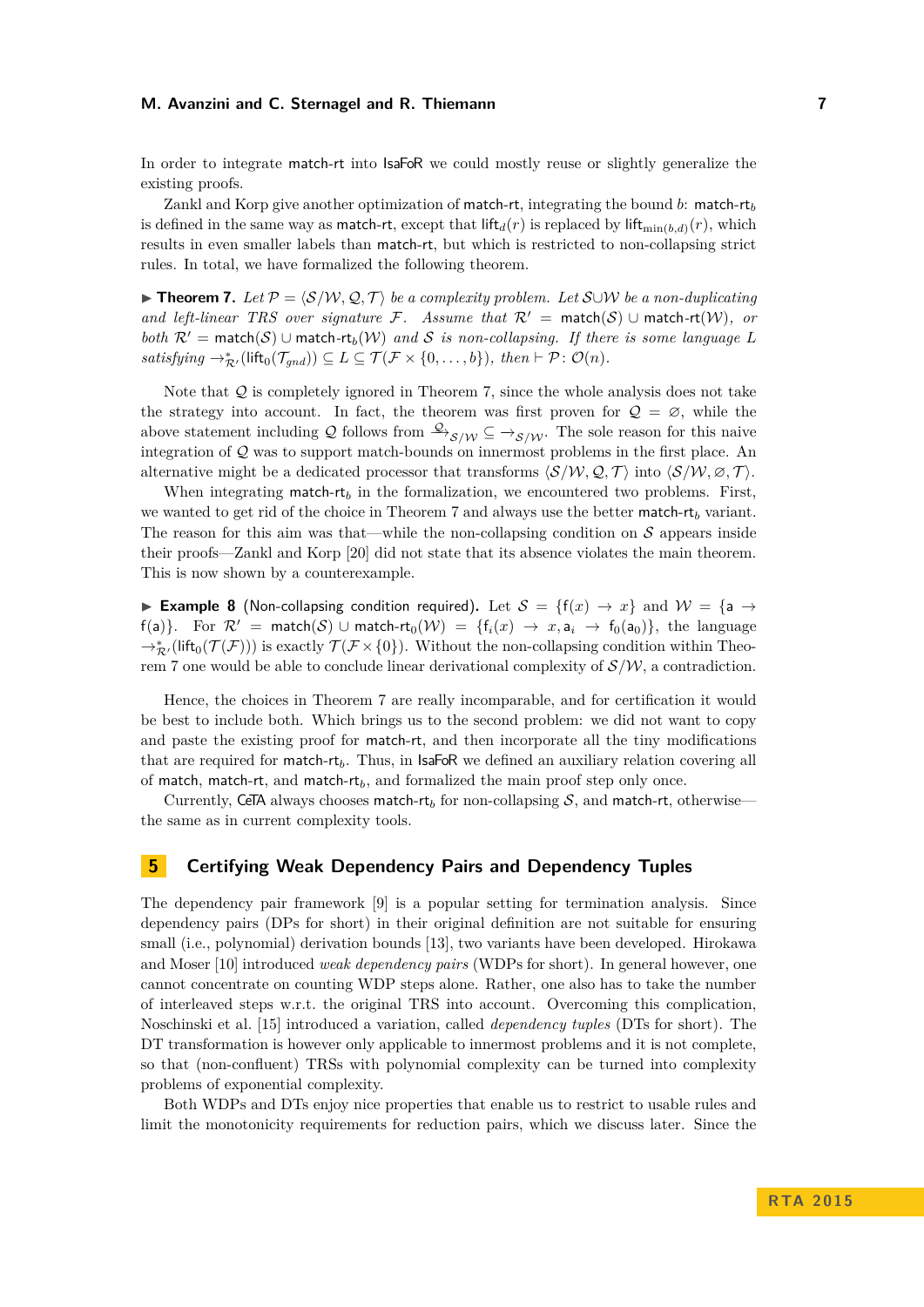two techniques are incomparable but both used in modern complexity tools, we provide a formalization of either in IsaFoR. To be more precise, we have formalized the corresponding complexity processors of Avanzini and Moser [2], which—unlike DPs—allow us to apply WDPs and DTs also to relative problems.

As a case study, we decided to perform two different styles of proof: For DTs, we stuck more to the original paper proof, where parallel *positions* are used to point to subterms that are potential redexes; while for WDPs, we instead focused on *contexts* around potential redexes. The former requires us to reason about valid positions, whereas the latter makes it necessary to explicitly manage properties of contexts. Although both paper proofs are of comparable length, in our formalization the theories on WDPs are around 30 % shorter than those on DTs (see also DT\_Transformation(\_Impl) and WDP\_Transformation(\_Impl)). We suspect that this is not mere coincidence, but caused by the fact that contexts can be mostly treated via explicit recursive functions, while positions require a different style of proof that is not as amenable to automation.

For the remainder of this section, we fix a runtime complexity problem  $\langle S/W, Q, T \rangle$  over signature F. For each  $f \in \mathcal{F}$ , let  $f^{\sharp}$  be a function symbol fresh with respect to F. For a term *t* we denote *sharping* its root symbol by  $\sharp(t)$ , where  $\sharp(x) = x$  and  $\sharp(f(t_1, \ldots, t_n)) =$  $f^{\sharp}(t_1, \ldots, t_n)$ . Sharping is homomorphically extended to sets and lists of symbols and terms.

## **Weak Dependency Pairs**

We start with our formalization of WDPs as defined by Hirokawa and Moser [10].

**Definition 9.** Let R be a TRS with defined symbols  $\mathcal{D}(\mathcal{R})$ . For every rule  $\ell \to r \in \mathcal{R}$ , let WDP( $\ell \to r$ ) denote the new rule  $\sharp(\ell) \to \text{COM}(\sharp(u_1), \ldots, \sharp(u_n))$ , where  $u_1, \ldots, u_n$  are the maximal subterms of r that are either variables or have a root symbol in  $\mathcal{D}(\mathcal{R})$ . Then the *weak dependency pairs* of  $R$  are defined by  $WDP(R) = \{ WDP(\ell \rightarrow r) | \ell \rightarrow r \in R \}.$ 

In the above definition COM denotes a "function" that assigns fresh function symbols of appropriate arity (a common optimization is to omit such symbols in case the argument list is singleton, i.e.,  $COM(t) = t$ ) to a given list of terms. The thusly generated symbols are called *compound symbols*. Note that Definition 9 implies that for each rule  $\ell \rightarrow r$  there is a unique ground context *C* such that  $r = C[u_1, \ldots, u_n]$ . This is captured by the following two functions:

$$
\operatorname{cap}_{\mathcal{D}}(t) = \begin{cases} \Box & \text{if } t \in \mathcal{V} \text{ or } \operatorname{root}(t) \notin \mathcal{C} \\ f(\operatorname{cap}_{\mathcal{D}}(t_1), \dots, \operatorname{cap}_{\mathcal{D}}(t_n)) & \text{if } t = f(t_1, \dots, t_n) \text{ and } f \in \mathcal{C} \end{cases}
$$

$$
\max_{\mathcal{D}}(t) = \begin{cases} t & \text{if } t \in \mathcal{V} \text{ or } \operatorname{root}(t) \notin \mathcal{C} \\ \max_{\mathcal{D}}(t_1), \dots, \max_{\mathcal{D}}(t_n) & \text{if } t = f(t_1, \dots, t_n) \text{ and } f \in \mathcal{C} \end{cases}
$$

where  $\mathcal C$  is a set of symbols—which is supposed to contain the compound symbols and the constructors of  $\mathcal{S} \cup \mathcal{W}$ —that is disjoint from sharped F-symbols and the defined symbols of  $\mathcal{S} \cup \mathcal{W}$ , i.e.,  $(\mathcal{D}(\mathcal{S} \cup \mathcal{W}) \cup \sharp(\mathcal{F})) \cap \mathcal{C} = \varnothing$ . Intuitively, max $_{\mathcal{D}}(t)$  results in the list of maximal subterms of  $t$  that are either variables or have a root not in  $\mathcal C$  (the latter usually implies that the root is a defined symbol; hence the notation), whereas  $cap_{\mathcal{D}}(t)$  computes the surrounding context. Together these two functions constitute a unique decomposition of a given term *t*, satisfying the property  $t = (cap_{\mathcal{D}}(t))[max_{\mathcal{D}}(t)].$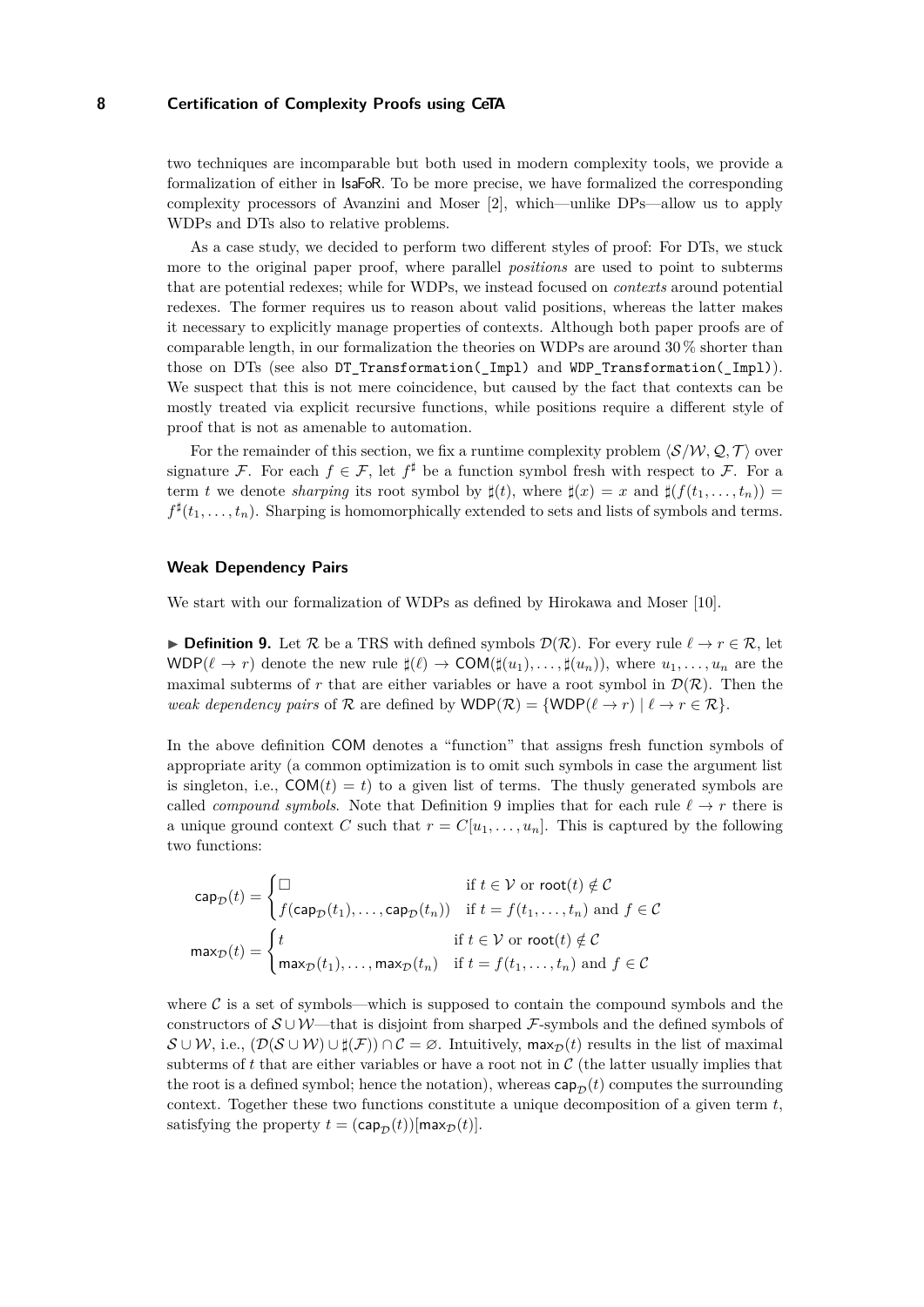For certification we never actually have to construct the set of WDPs.<sup>3</sup> Instead it suffices to check whether a given pair of terms  $(p, q)$  constitutes a WDP for a given rule  $\ell \rightarrow r$ . This is done via the predicate:

$$
\mathsf{is-WDP}(p,q)(\ell \to r) \; \longleftrightarrow \; p = \sharp(\ell) \land (\exists C.\mathsf{ground}(C) \land \mathcal{F}\mathsf{un}(C) \subseteq \mathcal{C} \land q = C[\sharp(\mathsf{max}_{\mathcal{D}}(r))])
$$

In preparation for later results, we somewhat ambiguously use WDP(R) for  $\mathcal{R} \subseteq \mathcal{S} \cup \mathcal{W}$ to denote an arbitrary set of rules (to be provided by the certificate) that is obligated to contain a WDP for each rule in  $\mathcal{R}$ , i.e.,

$$
\forall \ell \to r \in \mathcal{R}. \exists (p, q) \in \text{WDP}(\mathcal{R}). \text{ is-WDP}(p, q) (\ell \to r) \tag{5}
$$

The main ingredient for soundness of WDPs is a simulation lemma that states that when two terms are in a certain relation, then every  $\mathcal{R}$ -rewrite sequence starting from the first term can be simulated by a WDP( $\mathcal{R}$ ) ∪  $\mathcal{R}$ -rewrite sequence starting from the second one. The mentioned relation is crafted to fit the definition of WDPs. Intuitively, it relates terms whose respective maximal defined subterms (computed by  $\max_{\mathcal{D}}$ ) only differ by sharp symbols. We write  $s_1, \ldots, s_n \leq t_1, \ldots, t_n$  when for each  $i \leq n$  we have that either  $s_i = t_i$ or  $\sharp(s_i) = t_i$ . Then the informal statement from above can be formalized as follows.

**► Definition 10.** A term *t* is *good for* a term *s*, written  $t \geq s$ , if and only if  $\mathcal{F}\text{un}(s) \subseteq \mathcal{F}$  and there are terms  $t_1, \ldots, t_n$  and a ground context *C* with  $\mathcal{F}\text{un}(C) \subseteq \mathcal{C}$  such that  $\max_{\mathcal{D}}(s) \leq_{\sharp}$  $t_1, \ldots, t_n$  and  $t = C[t_1, \ldots, t_n].$ 

We borrow the terminology *good for* from Avanzini [1], although the above definition slightly differs from the original one. As indicated above, its intuition is that two related terms have the same redexes (or rather an over-approximation, namely, subterms with defined root) where in addition those in the left term may be sharped.

Before we state the main lemma, we give some useful properties of  $\max_{D}$ .

- **Example 11.** Let *t* be a term with  $\max_D(t) = t_1, \ldots, t_n$ . Then:
- **1.** If  $\mathcal{F}un(t) \subseteq \mathcal{F}$  and  $\max_{\mathcal{D}}(t) \leq_{\sharp} u_1, \ldots, u_n$ , then  $\max_{\mathcal{D}}(u_i) = u_i$  for all  $i \leq n$ .
- 2. *If*  $\mathcal{F}$ un( $t\sigma$ )  $\subseteq$   $\mathcal{F}$  then  $\max_{\mathcal{D}}(t\sigma) \leq_{\sharp} \max_{\mathcal{D}}(\sharp(t_1)\sigma), \ldots, \max_{\mathcal{D}}(\sharp(t_n)\sigma)$ .

In the main simulation lemma below,  $Q$  is extended to a set of terms  $Q'$  taking extensions of the signature  $\mathcal F$  (by sharped and compound symbols) into account. In particular, the assumption on  $\mathcal{Q}'$  ensures that innermost problems are translated to innermost problems, thereby allowing a proof-in-progress to continue with techniques that are specific to the innermost case. The following lemma shows that this does not pose any problems for rewriting, where  $\mathcal{Q}_{\neg \mathcal{F}} = \{f(t_1, \dots, t_n) \mid f \notin \mathcal{F}\}.$ 

**► Lemma 12.** *Every term t with*  $\mathcal{F}\text{un}(t) \subseteq \mathcal{F}$  *that is Q-normal is also Q'-normal for any*  $Q' \subseteq Q \cup Q_{\neg \mathcal{F}}$ *.* 

**Proof.** Assume that *t* is not  $Q'$ -normal. Then  $t = C[\ell \sigma]$  for some  $C, \sigma$ , and  $\ell \in Q'$ ; thus either  $\ell \in \mathcal{Q}$ , contradicting  $\mathcal{Q}$ -normality, or  $\ell \in \mathcal{Q}_{\neg \mathcal{F}}$ , contradicting  $\mathcal{F}$ un(*t*)  $\subseteq \mathcal{F}$ .

► **Lemma 13.** Let  $\mathcal{R} \subseteq \mathcal{S} \cup \mathcal{W}$  and  $\mathcal{Q}' \subseteq \mathcal{Q} \cup \mathcal{Q}_{\neg \mathcal{F}}$ . If  $s \stackrel{\mathcal{Q}}{\rightarrow}_{\mathcal{R}} t$  and  $u \gg s$  then there is a *term v such that*  $u \xrightarrow{\mathcal{Q}'} WDP(\mathcal{R}) \cup \mathcal{R}$  *v and*  $v \gg t$ .

<sup>&</sup>lt;sup>3</sup> Which allows us to avoid a tedious formalization of COM that would have to manage the generation of *fresh* symbols using a state monad or similar concept.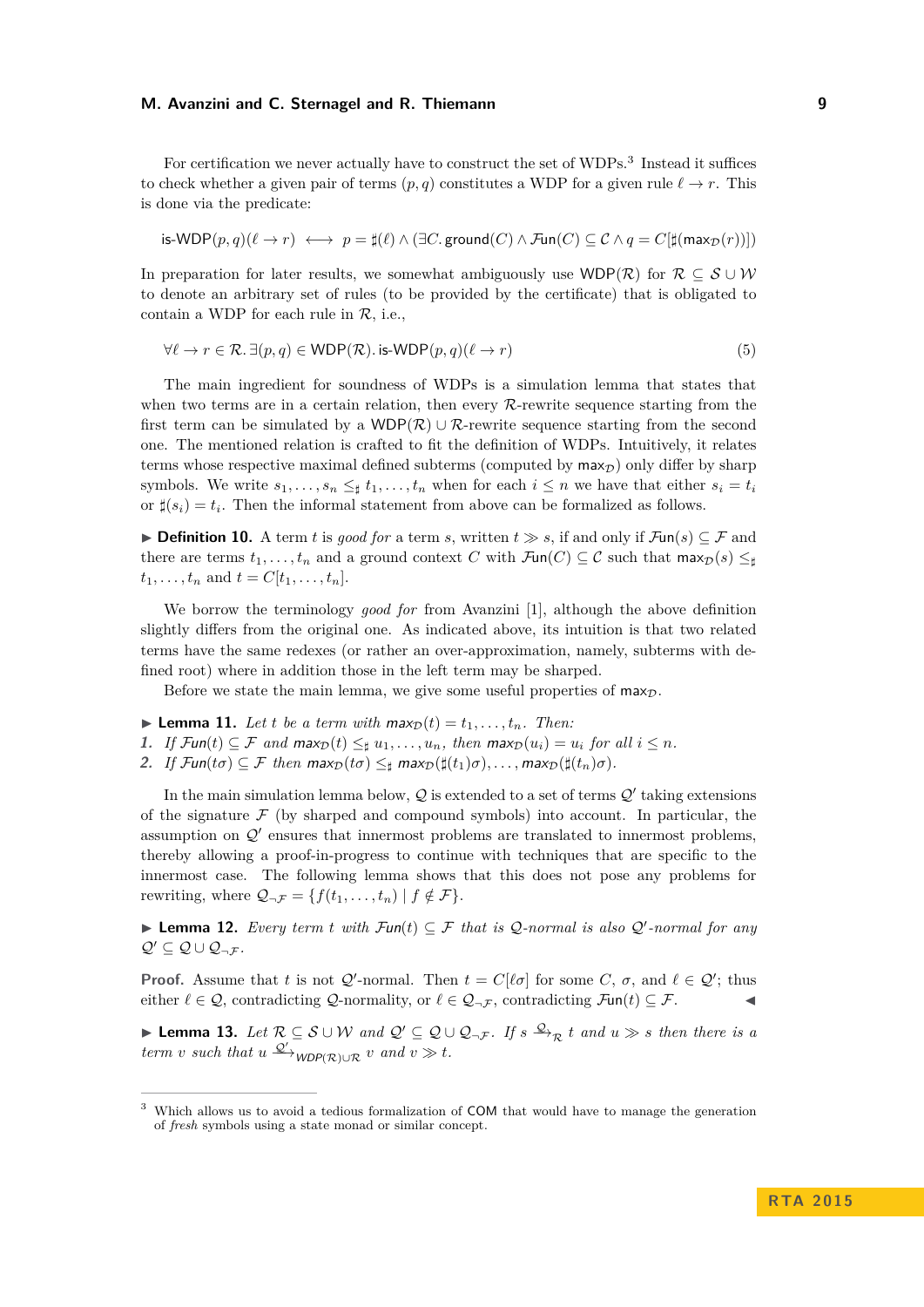**Proof.** From  $s \xrightarrow{\mathcal{Q}} R$  *t* we obtain  $\ell \to r \in \mathcal{R}$ ,  $\sigma$ , and *C* with  $s = C[\ell \sigma]$  and  $t = C[r\sigma]$ . Moreover, all proper subterms of  $\ell \sigma$  are Q-normal. Let  $s_1, \ldots, s_n$  denote the result of  $\max_{\mathcal{D}}(s)$ . Since every redex has a defined root, and all subterms of *s* with defined root are either contained in, or subterms of one of *s*1*, . . . , sn*, we further obtain a context *D* such that  $s_i = D[\ell \sigma]$  for some  $i \leq n$ . By Definition 10 and  $u \gg s$ , we get  $u_1, \ldots, u_n$ with  $s_1, \ldots, s_n \leq \mu u_1, \ldots, u_n$  and a ground context *D'* such that  $u = D'[u_1, \ldots, u_n]$  and  $\mathcal{F}\text{un}(D') \subseteq \mathcal{C}$ . Intuitively, it is easy to see that the above, together with Lemma 11(1), implies  $\max_{D}(u) = u_1, \ldots, u_n$  (although the corresponding formalization is somewhat tedious). Recall that  $s = (cap_{\mathcal{D}}(s))[s_1, \ldots, s_n]$  and the considered redex is a subterm of  $s_i$ , thus  $t = (cap_{\mathcal{D}}(s))[max_{\mathcal{D}}(t)]$  with  $max_{\mathcal{D}}(t) = s_1, \ldots, max_{\mathcal{D}}(D[r\sigma]), \ldots, s_n$ . Moreover, from  $s_1, \ldots, s_n \leq \mathfrak{g}$   $u_1, \ldots, u_n$  we have  $u_i = \sharp(D[\ell \sigma]) \vee u_i = D[\ell \sigma]$  and thus proceed by case analysis:

- Assume  $u_i = \sharp (D[\ell \sigma]).$ 
	- If  $D \neq \Box$ , then  $\max_{D}(D[r\sigma]) = D[r\sigma]$  and  $\text{cap}_{D}(D[r\sigma]) = \Box$ . We define  $v =$  $(\textsf{cap}_{\mathcal{D}}(u))[u_1,\ldots,\sharp(D[r\sigma]),\ldots,u_n].$  Then,  $u \xrightarrow{\mathcal{Q}'}\text{WDP}(\mathcal{R})\cup\mathcal{R}} v$  with the same rule  $\ell \to r$ , justified by choosing the context  $(\textsf{cap}_{\mathcal{D}}(u))[u_1, \ldots, \sharp(D), \ldots, u_n]$  and employing Lemma 12. Then,  $v \gg t$ , by definition of *v* and  $\max_{\mathcal{D}}(t) \leq_t u_1, \ldots, \sharp(D[r\sigma]), \ldots, u_n$ .
	- If  $D = \Box$ , then the WDP corresponding to  $\ell \to r$  is used. From (5), we obtain a term *q* and a ground context *E* with  $(\sharp(\ell), q) \in \text{WDP}(\mathcal{R})$  and  $q = E[\sharp(\max_{\mathcal{D}}(r))]$ . Define  $v = (cap_{\mathcal{D}}(u))[u_1,\ldots,q\sigma,\ldots,u_n]$ . Then  $u \xrightarrow{\mathcal{Q}'} w{\text{op}}(\mathcal{R})\cup \mathcal{R}} v$  as witnessed by  $u =$  $(\textsf{cap}_{\mathcal{D}}(u))[u_1,\ldots,\sharp(\ell)\sigma,\ldots,u_n] \rightarrow (\textsf{cap}_{\mathcal{D}}(u))[u_1,\ldots,q\sigma,\ldots,u_n] = v$  together with Lemma 12 (and noting that *u* is a proper subterm of  $\sharp(\ell)\sigma$  if and only if *u* is a proper subterm of  $\ell \sigma$ ). Moreover, let max $p(r) = r_1, \ldots, r_k$ ,  $E_i = \text{cap}_{\mathcal{D}}(\sharp (r_i) \sigma)$ , and  $v_i =$  $\max_{\mathcal{D}}(\sharp(r_i)\sigma)$  for all  $j \leq k$ . Hence,  $v \gg t$ , with  $E' = (\text{cap}_{\mathcal{D}}(u))[\ldots, E[E_1, \ldots, E_k], \ldots]$ and observing that  $v = E'[u_1, \ldots, u_{i-1}, v_1, \ldots, v_k, u_{i+1}, \ldots, u_n]$  as well as  $\max_{\mathcal{D}}(t) \leq \beta$  $u_1, \ldots, u_{i-1}, v_1, \ldots, v_k, u_{i+1}, \ldots, u_n$ . The latter follows from  $\max_{\mathcal{D}}(r\sigma) \leq_{\sharp} v_1, \ldots, v_k$ which in turn is a consequence of Lemma 11(2) above.
- Assume  $u_i = D[\ell \sigma]$ . Then we can again employ the original rule  $\ell \to r$ . Let  $E =$  $(\textsf{cap}_{\mathcal{D}}(u))[\ldots,\textsf{cap}_{\mathcal{D}}(D[r\sigma]),\ldots]$  and  $v = E[u_1,\ldots,u_{i-1},\textsf{max}_{\mathcal{D}}(D[r\sigma]),u_{i+1},\ldots,u_n]$ . We conclude  $u \xrightarrow{\mathcal{Q}'} w_{\mathsf{D}(\mathcal{R}) \cup \mathcal{R}} v$  and  $v \gg t$  in a similar fashion as in the previous case.

At this point, we obtain a simulation property for relative rewriting as an easy corollary.

 $\blacktriangleright$  **Corollary 14.**  $u \gg s \stackrel{\mathcal{Q}}{\rightarrow} \mathcal{E}_{\mathcal{S}/\mathcal{W}}^n t$  implies  $u \stackrel{\mathcal{Q}'}{\rightarrow} \mathcal{W}_{\mathsf{WDP}(\mathcal{S})\cup\mathcal{S}/\mathsf{WDP}(\mathcal{W})\cup\mathcal{W}} v \gg t$  for some  $v$ .

**Findmer 15** (WDP Processor). Let  $P = \langle S/W, Q, T \rangle$  be a runtime complexity problem. *Then the WDP processor transforms*  $P$  *into*  $P' = \langle WDP(S) \cup S / WDP(W) \cup W, Q', \sharp(T) \rangle$ *for an arbitrary*  $Q' \subseteq Q \cup Q_{\neg \mathcal{F}}$ *, and*  $\vdash \mathcal{P}' : G$  *implies*  $\vdash \mathcal{P} : G$ *.* 

**Proof.** Assume  $\vdash \mathcal{P}'$ : *g* for some  $g \in G$ . Moreover, for the sake of a contradiction, assume that there is a term  $s \in \mathcal{T}$  of size *n* and a rewrite sequence  $s \stackrel{\mathcal{Q}}{\rightarrow} \mathcal{S}^m$  *t* of length  $m > g(n)$ . Since  $s \in \mathcal{T}$ , we have  $\sharp(s) \in \mathcal{T}^{\sharp}$  and trivially  $\sharp(s) \gg s$ . Moreover, by Corollary 14, we obtain a term *v* with  $\sharp(s) \stackrel{\mathcal{Q}' \setminus m}{\longrightarrow} \text{WDP}(s) \cup \mathcal{S}/\text{WDP}(W) \cup \mathcal{W}$  *v*, thereby contradicting the initial complexity  $j$ udgment.

**► Remark.** Note that when  $\mathcal{P}$  is an innermost problem, by setting  $\mathcal{Q}' = \mathcal{Q} \cup \sharp(\mathcal{Q})$  the WDP processor generates again an innermost problem. In contrast, Avanzini and Moser [1, 2] set  $\mathcal{Q}'$  to  $\mathcal{Q}$ , thereby not retaining the innermost status as claimed.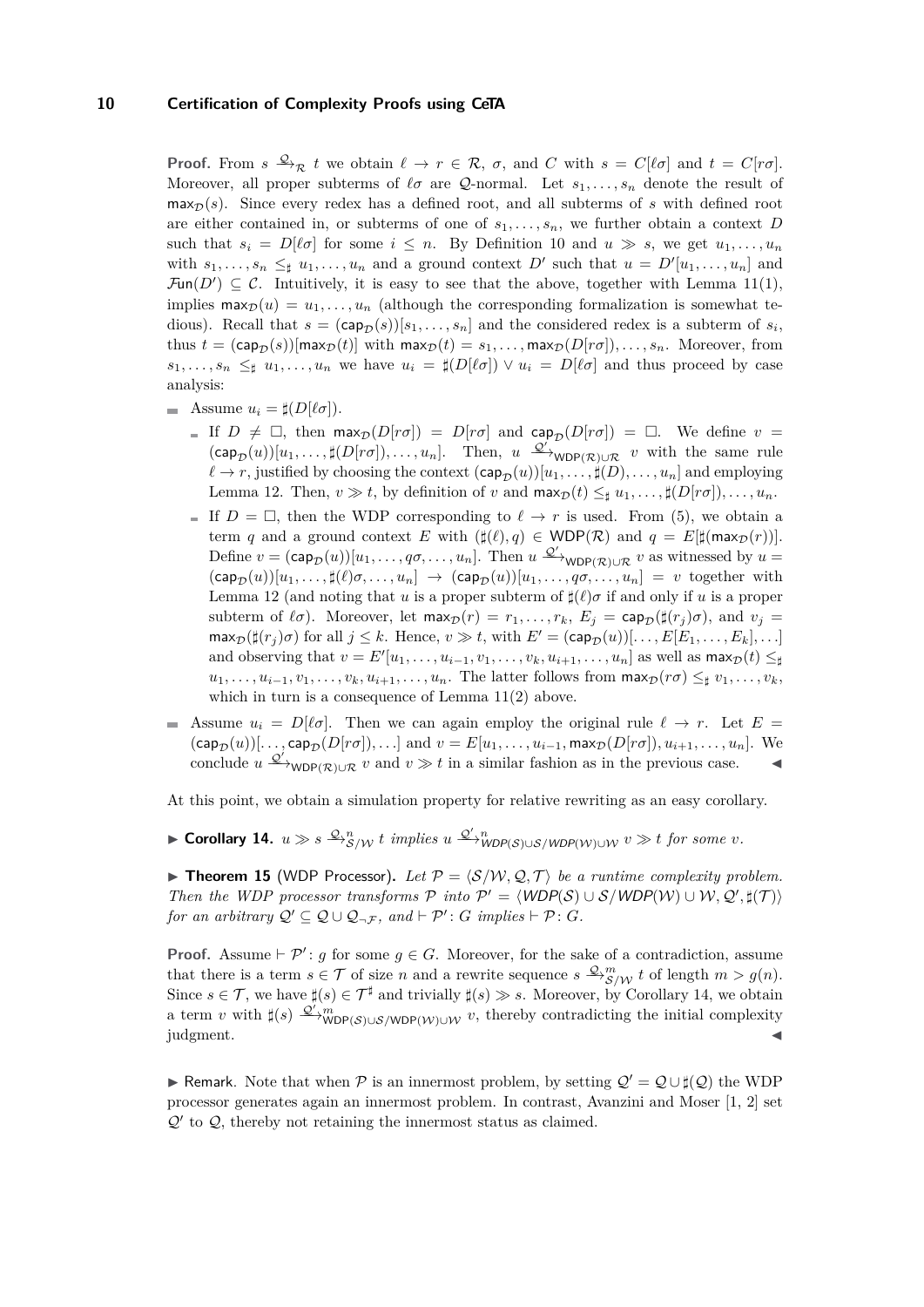#### **Dependency Tuples**

According to Theorem 15, we cannot focus on applications of weak dependency pairs in  $WDP(S)$  alone, but also have to account for applications of rules from S. This may have severe consequences for a proof-in-progress. In the case of reduction pairs for instance, rather strict monotonicity requirements have to be imposed even after the WDP transformation. DTs overcome this weaknesses, but the corresponding transformation is sound only on innermost problems. In contrast to WDPs, which capture outermost calls, a DT captures *all* calls in a rule. The following definition is due to Noschinski et al. [15].

**► Definition 16.** Let  $\mathcal{R}$  be a TRS with defined symbols  $\mathcal{D}(\mathcal{R})$ . For every rule  $\ell \to r \in \mathcal{R}$ , let  $DT(\ell \to r)$  denote the new rule  $\sharp(\ell) \to COM(\sharp(u_1), \ldots, \sharp(u_n))$ , where  $u_1, \ldots, u_n$  are all subterms of r that have a root symbol in  $\mathcal{D}(\mathcal{R})$ . Then the *dependency tuples* of  $\mathcal{R}$  are defined by  $DT(\mathcal{R}) = \{DT(\ell \rightarrow r) | \ell \rightarrow r \in \mathcal{R}\}.$ 

As for weak dependency pairs, our formalization uses a predicate to decide whether a pair of terms  $(p, q)$  constitutes a dependency tuple of a rule  $\ell \rightarrow r$ . For a term *t*, let Pos<sub>D</sub>(*t*) denote the set of positions of subterms rooted by defined symbols of  $\mathcal{S} \cup \mathcal{W}$ .

is-DT
$$
(p,q)(\ell \to r)
$$
  $\longleftrightarrow$   
\n $p = \sharp(\ell) \land (\exists C \ p_1 \ \ldots \ p_n \cdot \text{Pos}_{\mathcal{D}}(r) = \{p_1, \ldots, p_k\} \land q = C[\sharp(r|_{p_1}), \ldots, \sharp(r|_{p_n})])$ .

In the following, we use the notation  $DT(\mathcal{R})$  where  $\mathcal{R} \subseteq \mathcal{S} \cup \mathcal{W}$ , for a set satisfying

$$
\forall \ell \to r \in \mathcal{R}. \exists (p, q) \in \mathsf{DT}(\mathcal{R}). \text{ is-DT}(p, q)(\ell \to r). \tag{6}
$$

In the remainder, we provide a simulation lemma akin to Lemma 13 for DTs. For a term *s*, let  $RPos(s)$  denote the restriction of  $Pos_{\mathcal{D}}(s)$  to redex-positions. More precisely,  $\mathsf{RPos}(s) = \{q \in \mathsf{Pos}_{\mathcal{D}}(s) \mid \exists t. \ s|_q \xrightarrow{\mathcal{Q}} \mathcal{S} \cup \mathcal{W} \ t\}.$  Closely following the proof by Avanzini [1], we use the following notion of *good for*.

**► Definition 17.** A term *t* is good for a term *s*, written  $t \gg s$ , if and only if  $\mathcal{F}\text{un}(s) \subseteq \mathcal{F}$  and there is a context *C* such that  $t = C[\sharp(s|_{q_1}), \ldots, \sharp(s|_{q_k})]$  for positions  $\{q_1, \ldots, q_k\} = \mathsf{RPos}(s)$ .

We now show that each  $\mathcal{R}$ -derivation of length *n* can be simulated by a corresponding derivation of  $DT(\mathcal{R})$  relative to  $\mathcal{R}$ , of length *n*. In the proof of the central simulation lemma, we use the following key observations.

**► Lemma 18.** Let  $\mathcal{R} \subseteq \mathcal{S} \cup \mathcal{W}$ . Suppose  $s \stackrel{\mathcal{Q}}{\rightarrow}_{\mathcal{R}} t$  is a step at redex position p with rule  $\ell \rightarrow r$ *. Abbreviate*  $P = \{pq \mid q \in \text{Pos}_D(r)\}$  *and*  $Q = \{q \in \text{RPos}(s) \mid q < p \vee q \mid p\}$ *. Then:* **1.** *If*  $NF(Q) ⊆ NF(S ∪ W)$  *then*  $RPos(t) ⊆ P ∪ Q$ *;* 

2.  $\sharp(s|_p) \xrightarrow{\mathcal{Q}}_{DT(\mathcal{R})} C[\sharp(t|_{p_1}), \ldots, \sharp(t|_{p_n})]$  for some context C and  $\{p_1, \ldots, p_n\} = P$ ,

**3.**  $\sharp(s|_q) \xrightarrow{\mathcal{Q}}^* \sharp(t|_q)$  for all positions  $q \in Q$ .

**► Lemma 19.** Let  $\mathcal{R} \subseteq \mathcal{S} \cup \mathcal{W}$ , suppose  $\mathsf{NF}(\mathcal{Q}) \subseteq \mathsf{NF}(\mathcal{S} \cup \mathcal{W})$ , and let  $\mathcal{Q}' \subseteq \mathcal{Q} \cup \mathcal{Q}_{\neg \mathcal{F}}$ . If  $s \xrightarrow{\mathcal{Q}} \mathcal{R}$  *t* and  $u \ggg s$ , then there is a term *v* such that  $u \xrightarrow{\mathcal{Q}'} \mathcal{R}$ .  $\xrightarrow{\mathcal{Q}'} \mathcal{D}(\mathcal{R})$  *v* and  $v \ggg t$ .

**Proof.** Consider terms *s, t* and *u* with  $u \gg s \xrightarrow{\mathcal{Q}} g t$ . Let *p* denote the corresponding redex position. Define a function *f* from positions in *s* to marked terms as follows:  $f(q) = \sharp(t|_q)$ if  $q < p$  or  $q \mid p$  and  $f(q) = \sharp (s|_q)$  otherwise. Since *u* is good for *s*, by Definition 17 we obtain a context *C* such that  $u = C[\sharp(s|_{q_1}), \ldots, \sharp(s|_{q_k})]$  for positions  $\{q_1, \ldots, q_k\} = \mathsf{RPos}(s)$ . From Lemma 18(3) and the definition of *f* we see that  $\sharp(s|_{q_i}) \stackrel{\mathcal{Q}_\star}{\to}^* f(q_i)$   $(i = 1, \ldots, k)$  holds.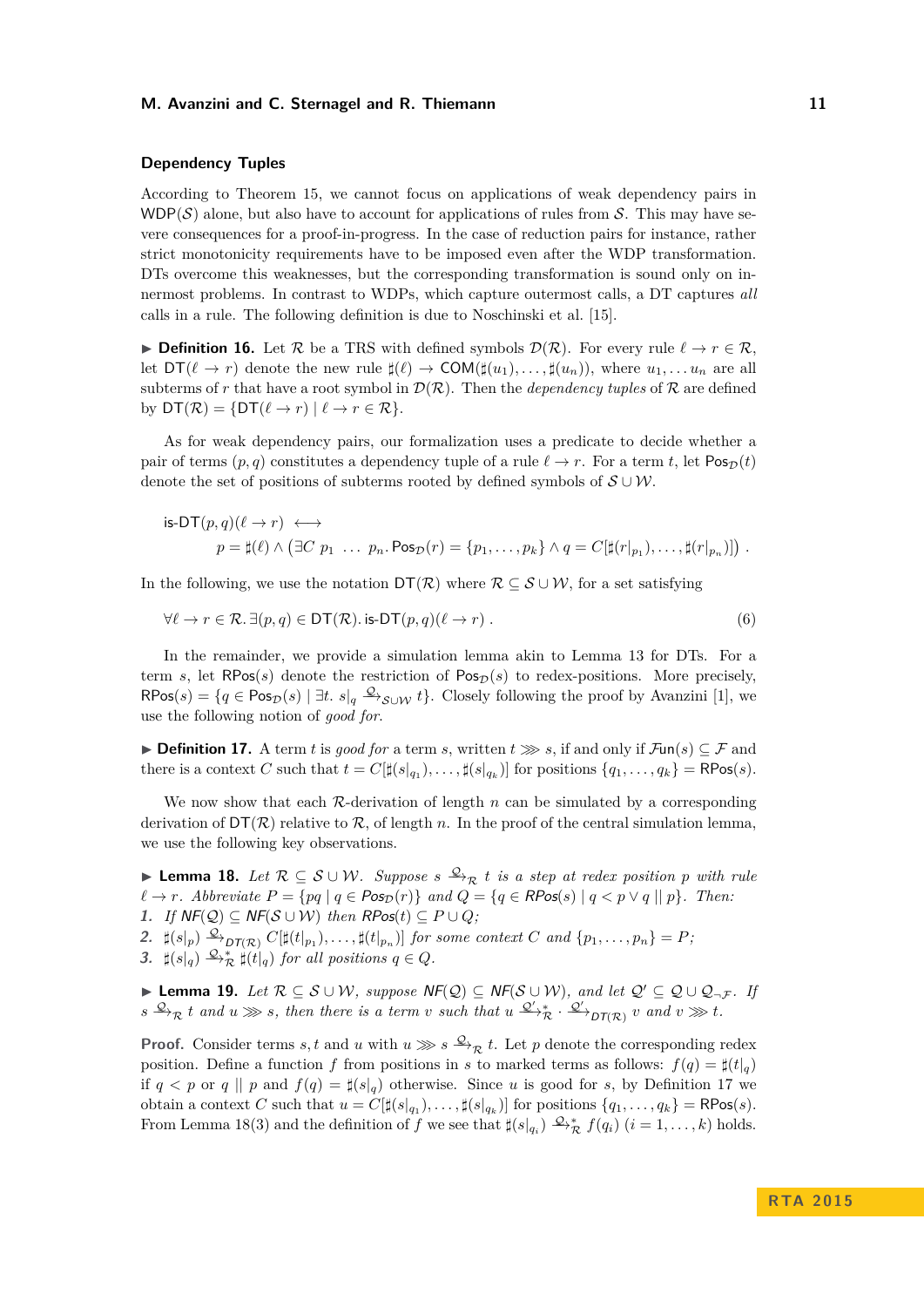Since  $\mathcal{F}\text{un}(s_j) \subseteq \mathcal{F}$  holds by assumption for all arguments of  $s_j$  of  $\sharp(s|_{q_i})$ , with Lemma 12 we can refine these sequences to  $\sharp(s|_{q_i}) \xrightarrow{\mathcal{Q}'} \ast_R f(q_i)$   $(i = 1, \ldots, k)$ .

Observe that  $p \in \mathsf{RPos}(s)$ , i.e.  $p = q_i$  for some  $i \in \{1, \ldots, k\}$ . In particular  $\sharp(s|_{q_i}) =$  $\sharp(s|_p) = f(q_i)$  by definition of *f*. Lemma 18(2) yields a context *D* such that  $f(q_i) \xrightarrow{\mathcal{Q}}$ <sub>DT(*R*)</sub>  $D[\sharp(t|_{p_1}),\ldots,\sharp(t|_{p_n})]$ , and consequently  $f(q_i) \xrightarrow{\mathcal{Q}'} \mathsf{DT}(\mathcal{R})$   $D[\sharp(t|_{p_1}),\ldots,\sharp(t|_{p_n})]$ , for positions  ${p_1, \ldots, p_n} = {pq | q \in \text{Pos}_{\mathcal{D}}(r)}$ . Putting things together, we can thus construct a rewrite sequence

$$
C[\sharp(s|_{q_1}),\ldots,\sharp(s|_{q_i}),\ldots,\sharp(s|_{q_k})] \xrightarrow{\mathcal{Q}'} \mathcal{R}} C[f(q_1),\ldots,f(q_i),\ldots,f(q_k)]
$$
  

$$
\xrightarrow{\mathcal{Q}'} \mathsf{DT}(\mathcal{R}) C[f(q_1),\ldots,D[\sharp(t|_{p_1}),\ldots,\sharp(t|_{p_n})],\ldots,f(q_k)] .
$$

Let *v* be the last term of this sequence. We claim that *v* is good for *t*. Abbreviate  $Q = \{q \in$ RPos(s)  $| q \lt p \vee q | | p$ . Observe that by Lemma 18(1), RPos(t)  $\subseteq Q \cup \{p_1, \ldots, p_n\}$  holds. Since in particular  $Q \subseteq \{q_1, \ldots, q_{i-1}, q_{i+1}, \ldots, q_k\}$  and  $f(q) = \sharp(\mathcal{t}|_q)$  holds by definition of *f* for all positions  $q \in Q$ , it is not difficult to see that  $v \gg y t$  holds.

The lemma is straightforward to generalize to Q-restricted relative rewrite sequences.

 $\blacktriangleright$  **Corollary 20.** *Suppose*  $\mathsf{NF}(\mathcal{Q}) \subseteq \mathsf{NF}(\mathcal{R}\cup\mathcal{S})$ , and let  $\mathcal{Q}' \subseteq \mathcal{Q}\cup\mathcal{Q}_{\neg\mathcal{F}}$ . Then  $u \ggg s \stackrel{\mathcal{Q}, n}{\longrightarrow} g/\mathcal{W}} t$  $\therefore$  *implies*  $u \xrightarrow{\mathcal{Q}'} n_{\mathcal{DT}(\mathcal{S})/\mathcal{DT}(\mathcal{W}) \cup \mathcal{S} \cup \mathcal{W}} v \ggg t$  for some *v*.

**Theorem 21** (DT Processor). Let  $P = \langle S/W, Q, T \rangle$  be an innermost runtime complexity *problem. Then the DT processor transforms*  $\mathcal{P}$  *into*  $\mathcal{P}' = \langle DT(S)/DT(W) \cup S \cup W, Q', \sharp(T) \rangle$ *for an arbitrary*  $Q' \subseteq Q \cup Q_{\neg \mathcal{F}}$ *, and*  $\vdash \mathcal{P}' : G$  *implies*  $\vdash \mathcal{P} : G$ *.* 

**Proof.** Soundness follows from Corollary 20, by reasoning similar to Theorem 15.

Whenever WDPs or DTs are employed in a complexity proof, CeTA requires a clear indication which of the two methods has been applied. Moreover, the set of all WDPs (or DTs) has to be provided, as well as the extension of the strategy component:  $Q' \setminus Q$ . All other information is computed by CeTA, e.g., the set of compound symbols, renaming of variables, etc.

# **6 Usable Rules and Usable Replacement Maps**

Computing usable rules is a simple syntactic technique for innermost termination; detecting that certain rules can never be applied in derivations starting from a given set of terms, and may thus be discarded. While for termination analysis, we start from right-hand sides of dependency pairs (instantiated by normal form substitutions); for complexity analysis, we employ the corresponding set of starting terms. Existing results on innermost usable rules for termination analysis made it quite easy to integrate usable rules for complexity analysis into IsaFoR, cf. Usable\_Rules\_Complexity(\_Impl) and Usable\_Replacement\_Map(\_Impl).

Avanzini [1, Def. 14.44] as well as Hirokawa and Moser [10, Def. 14] define usable rules via usable symbols. Our formalization simplifies and generalizes both definitions.

**Definition 22.** Let the set of starting terms  $\mathcal{T}$  be included in  $\mathcal{T}(\mathcal{F}', \mathcal{V})$ . We define  $\mathcal{US}$ to be a set of usable symbols and  $\mathcal U$  a set of usable rules for  $\mathcal S/\mathcal W$  w.r.t.  $\mathcal T$ , if the following three conditions are satisfied..

 $\mathcal{F}' \subseteq \mathcal{US}$ 

- whenever  $\ell \to r \in \mathcal{S} \cup \mathcal{W}$  and  $\mathcal{F}\text{un}(\ell) \subset \mathcal{US}$ , then  $\ell \to r \in \mathcal{U}$ , and
- whenever  $\ell \to r \in \mathcal{U}$  then  $\mathcal{F}$ un(*r*)  $\subseteq \mathcal{U}\mathcal{S}$ .  $\sim$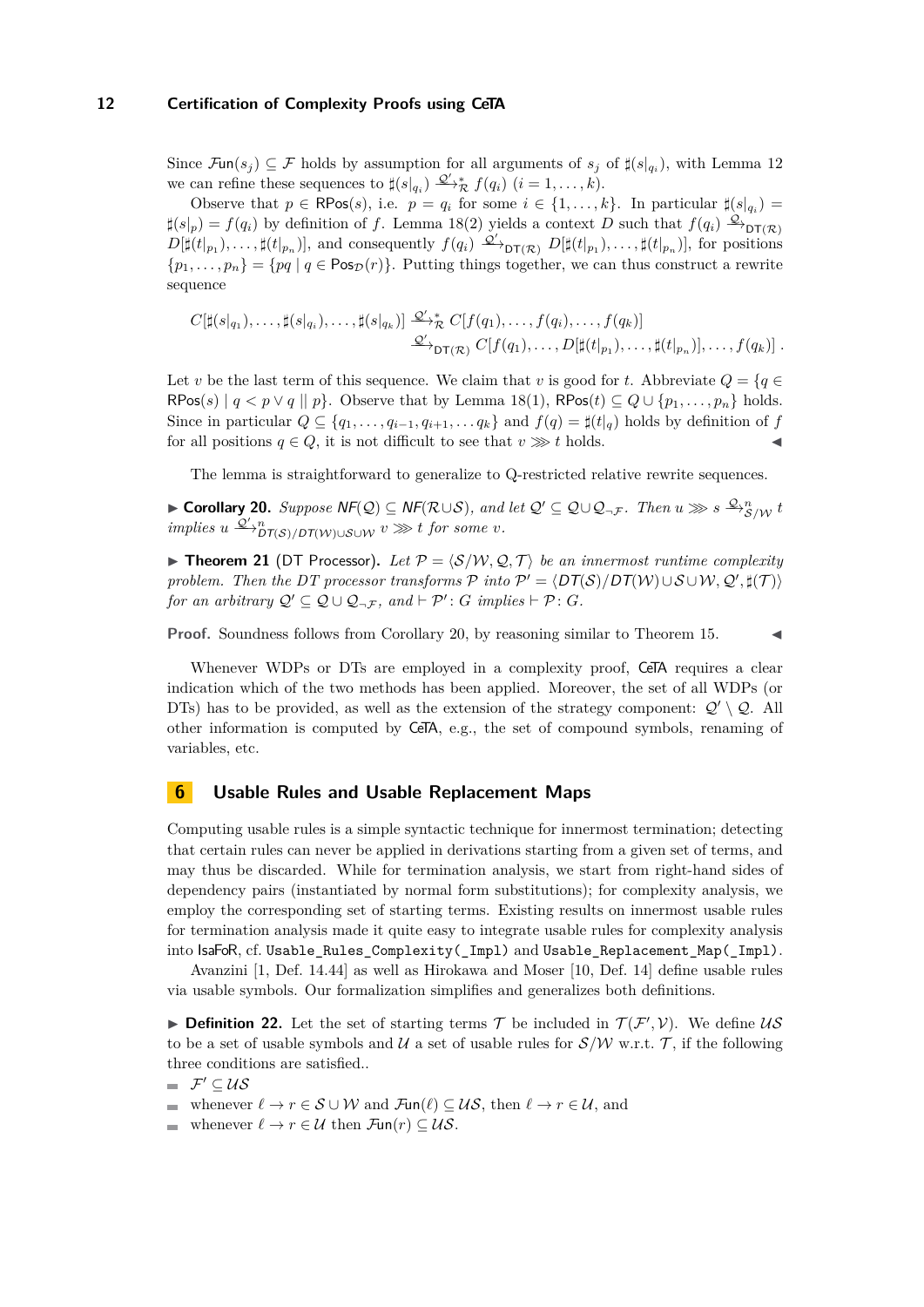We believe the above definition to be simpler than previous ones, since we avoid reflexive transitive closures and do not distinguish between dependency pairs and other rules. Still, it is easy to check that Definition 22 simulates previous definitions, by choosing  $\mathcal{US}$  =  $\mathcal{F}' \cup \mathcal{F}$ un(U), where U is the set of usable rules as defined by Avanzini [1] and Hirokawa and Moser [10]. Moreover, Definition 22 is a generalization of the former, since all symbols of left-hand sides are considered, as opposed to just root symbols.

**Example 23.** Let  $S \cup W = \{f^{\sharp}(g) \rightarrow f^{\sharp}(f(g)), g^{\sharp} \rightarrow com, f(g) \rightarrow f(f(g)), g \rightarrow a\}$  and  $\mathcal{T} = \text{BT}(\{\text{f}^\sharp, \text{g}^\sharp\}, \{\text{a}\}, \mathcal{V})$ . Then according to [1, 10] all rules are usable, whereas Definition 22 allows us to use  $\mathcal{F}' = \{f^{\sharp}, g^{\sharp}, a\}, \, \mathcal{US} = \{f^{\sharp}, g^{\sharp}, a, \text{com}\}, \, \text{and } \mathcal{U} = \{g^{\sharp} \to \text{com}\}.$ 

For soundness of usable rules it is easy to prove that every derivation starting from  $\mathcal T$ does only contain terms in  $\mathcal{T}(\mathcal{US}, \mathcal{V})$ . Hence we can remove all non-usable rules.

**► Theorem 24.** *If* U *is a set of usable rules for*  $S/W$  *w.r.t.*  $T$ *, then*  $\vdash \langle S \cap U / W \cap U$ *,*  $Q, T \rangle$ : *G*  $implies$   $\vdash \langle \mathcal{S}/\mathcal{W}, \mathcal{Q}, \mathcal{T} \rangle$ : *G*.

The whole formalization of this theorem via usable symbols, including definitions, occupies only 100 lines, without having to reuse existing results on usable rules in IsaFoR. This is in contrast to IsaFoR's integration of the variant of usable rules used in AProVE, cf. the end of Section 5.1 in [15]. Here, usable rules are based on unification and normal form checks, but only work for innermost rewriting. In this part of the formalization, we heavily reused the existing results for termination, and only little had to be added w.r.t. complexity analysis. As an example, for complexity with its relative rewrite relation, it was required to switch between a sequence of  $S/W$ -steps and a sequence that explicitly lists every single step in each relative  $\rightarrow^*_{\mathcal{W}} \rightarrow_{\mathcal{S}} \rightarrow^*_{\mathcal{W}}$ -step.

Since both variants of usable rules are incomparable, CeTA supports both. The certificate just requires the set of usable rules. It is then automatically inferred which of the two variants of usable rules is applicable.

Even less usable rules are obtained when employing argument filters from reduction pairs, a well-known technique from termination analysis. This technique has already been adapted for complexity, but we did not find any details in the literature. Thus, in the remainder of this section, we clarify how usable rules, reduction pairs, argument filters, and usable replacement maps can be combined. The upcoming theorem generalizes and improves existing complexity results on reduction pairs ([1, Thm. 14.10], [11, Cor. 20], and [15, Thm. 26]), since usable replacement maps can simulate safe reduction pairs of [11], cf. [1, Lemma 14.34].

Before presenting the main theorem, we first recapitulate the notion of usable replacement maps ([1, Def. 14.5] and [11, Def. 8]). These mainly indicate a superset of all positions where redexes may occur within terms of a derivation. To be more precise, for a replacement map  $\mu$ , two TRSs  $\mathcal R$  and  $\mathcal R'$ , and two sets of terms  $\mathcal Q$  and  $\mathcal T$ ;  $\mu$  is a *usable replacement map* (written  $\mathsf{URM}(\mu, \mathcal{Q}, \mathcal{R}, \mathcal{T}, \mathcal{R}'))$ , if for all  $t \in \mathcal{T}$  and  $t \xrightarrow{\mathcal{Q}_*} s$ , all redexes of *s* w.r.t.  $\xrightarrow{\mathcal{Q}}_{\mathcal{R}'}$  are at *µ*-replacing positions of *s*.

Sufficient criteria to estimate usable replacement maps have been described in [11] for full and innermost rewriting, and in  $[1, \text{ Lemma } 14.34]$  for WDPs and DTs, where currently CeTA only supports innermost rewriting, WDPs and DTs.

We will first present the main theorem, and then explain its ingredients and how to apply it. Here, a complexity pair  $(\succ,\succsim)$  consists of two partial orders which are both closed under substitutions, which are compatible  $(\succsim \cdot \succ \cdot \succsim \subseteq \succ)$  and where  $\succsim$  is reflexive. A reduction pair is a complexity pair where  $\succsim$  is closed under contexts and  $\succ$  is strongly normalizing.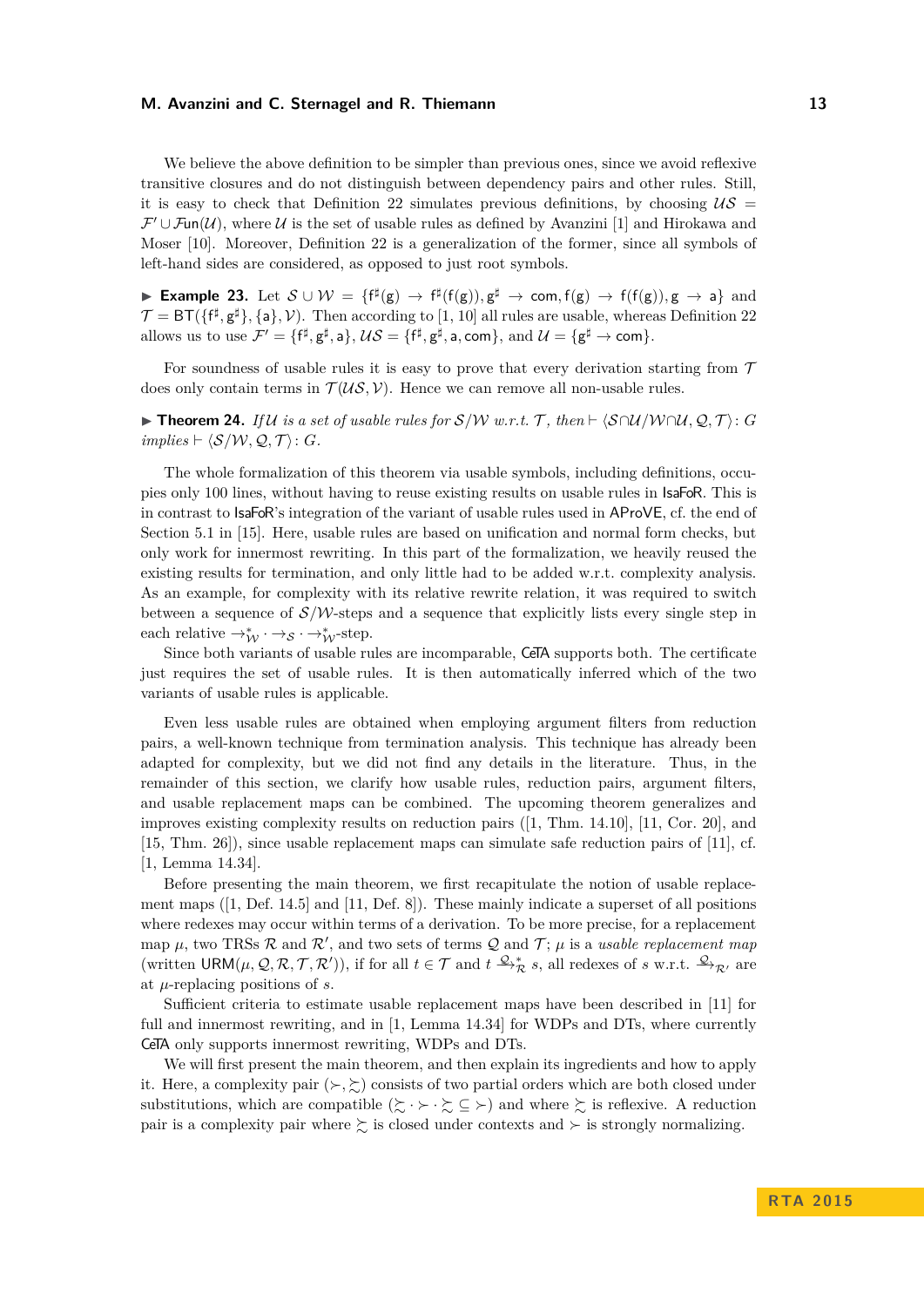**Find Theorem 25.** Let  $\langle S/W, Q, T \rangle$  be an innermost runtime complexity problem with  $T =$  $BT(\mathcal{D}, \mathcal{C}, \mathcal{V})$ *. Define*  $\mathcal{R} = \mathcal{S} \cup \mathcal{W}$ *. Let*  $\mu_{\mathcal{S}}, \mu_{\mathcal{W}}$  be replacement maps, let  $\pi$  be an argument *filter, let*  $U$  *be a set of usable rules, and let*  $(\succ,\succsim)$  *be a complexity pair. If all of the following conditions are satisfied, then*  $\vdash \langle S/W, \mathcal{Q}, \mathcal{T} \rangle$ : *G*.

- **1.** *Whenever*  $i \notin \pi(f)$ *, then*  $\succeq$  *ignores the i*-*th* argument of f.
- 2. *Both*  $\text{URM}(\mu_{\mathcal{S}}, \mathcal{Q}, \mathcal{R}, \mathcal{T}, \mathcal{S})$  *and*  $\text{URM}(\mu_{\mathcal{W}}, \mathcal{Q}, \mathcal{R}, \mathcal{T}, \mathcal{W})$ *.*
- **3.** *Whenever*  $i \in \mu_{\mathcal{S}}(f)$   $(\mu_{\mathcal{W}}(f))$ , then  $\succ (\succsim)$  is monotone in the *i*-th argument of f.
- **4.**  $S \cap U \subseteq \succ$  and  $W \cap U \subseteq \succsim$ .
- **5.** *If*  $\ell \to r \in \mathcal{P}$  *and*  $\ell \in \mathcal{T}$  *then*  $\ell \to r \in \mathcal{U}$ *.*
- **6.** U is closed under right-hand sides of usable rules w.r.t. R for both  $\mu_S$  and  $\pi \cap \mu_W$ .
- **7.**  $\vdash \langle \succ \rangle \varnothing, \varnothing, \mathcal{T} \rangle: G$

In the theorem, we have two replacement maps  $\mu_S$  and  $\mu_W$  for the strict and weak rules as in [1, Thm. 14.10], but additionally there is the usual argument filter  $\pi$  indicating ignored argument positions of  $\succsim$  which is used to reduce the set of usable rules. Let us shortly walk through all conditions of the theorem.

- **1.** *π* is the standard argument filter as known from termination proofs via reduction pairs, e.g., if  $[f(x_1, x_2, x_3)] = 2x_2 + \frac{1}{2}x_3$ , then  $\pi(f) = \{2, 3\}.$
- 2. Both  $\mu_S$  and  $\mu_W$  are estimated usable replacement maps, which can be computed by one of the methods above, where especially [1, Lemma 14.34] is often only applicable to generate μ<sub>S</sub>.
- **3.** The maps  $\mu_S$  and  $\mu_W$  indicate at which positions redexes may occur, and hence the corresponding orders  $\succ$  and  $\succsim$  must be monotone w.r.t. these positions.
- **4.** Only usable rules have to be oriented by the complexity pair.
- **5.** In the generation of usable rules, one starts to include all rules which have basic terms on their left-hand sides
- **6.** and then performs the closure of usable rules w.r.t. an argument filter as in [16].
- **7.** Finally, one extracts the derivation bound from the strict order  $\succ$ , and eventually derives the same bound for the input complexity problem.

We included this theorem into CeTA, where in the certificate just the complexity pair and the usable rules have to be provided, in combination with the strict rules for the split processor of Theorem 2. Since currently IsaFoR only has an interface for reduction pairs the latter condition in 3 does not have to be checked at runtime. All other information will be automatically inferred. To this end, we had to modify our interface of reduction pairs which now has to provide means of querying monotonicity of  $\succ$  w.r.t. specific positions.

Using this theorem, CeTA could now certify most combinations of applying a complexity pair with usable rules and/or usable replacement maps in our experiments. Possible improvements at this point are the inclusion of better estimations of usable replacement maps, and better support for the complexity pairs itself, e.g., by removing the restriction to upper triangular matrix interpretations.

# **7 Experiments**

We have tested our new formalization in combination with the only two complexity tools that apply several of the methods described in this paper: AProVE [8] (version 2015.01) and TCT [2] (version 2.2). Both were run on the *termination problem data base*, version 9.0.2,<sup>4</sup>

<sup>4</sup> The TPDB is available at http://termcomp.uibk.ac.at/.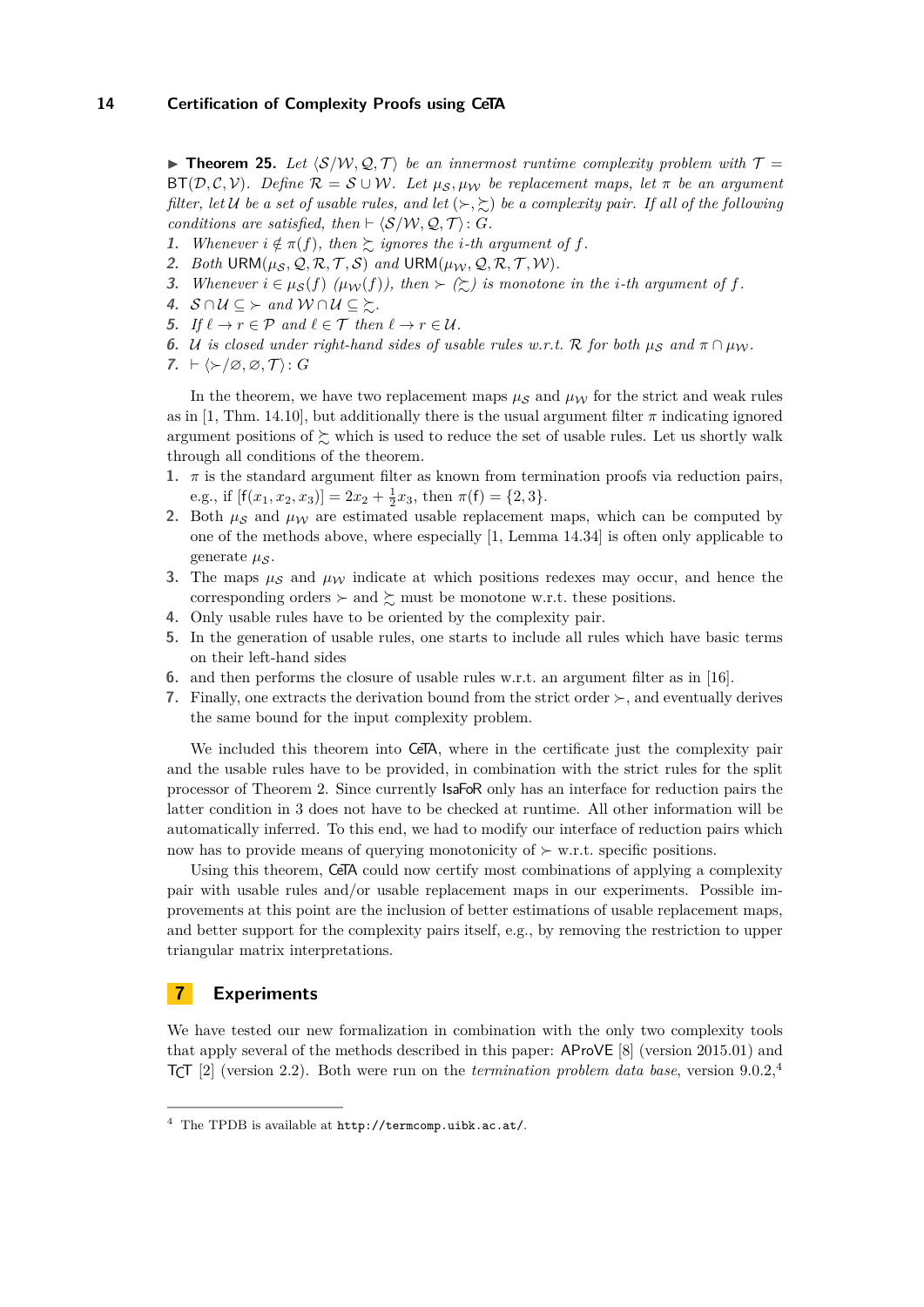|            |               | <b>Full Rewriting</b> |      | Innermost Rewriting |                |      |               |      |
|------------|---------------|-----------------------|------|---------------------|----------------|------|---------------|------|
|            | TCT           |                       |      | TCT                 |                |      | AProVE        |      |
|            | certification |                       | full | certification       |                | full | certification | full |
|            | new           | old                   |      | new                 | old            |      | new           |      |
| constant   | $\theta$      | $\overline{0}$        | 18   | $\theta$            | $\overline{0}$ | 38   |               | 53   |
| linear     | 134           | 67                    | 182  | 234                 | 117            | 278  | 159           | 249  |
| quadratic  | 165           | 107                   | 201  | 291                 | 157            | 341  | 250           | 350  |
| cubic      | 165           | 110                   | 202  | 299                 | 160            | 354  | 283           | 387  |
| polynomial | 165           | 110                   | 203  | 301                 | 160            | 361  | 283           | 387  |

**Table 1** Experimental Results

which was also used for the complexity category of the FLoC Olympic Games of 2014. All tests were conducted on a machine with 8 dual core AMD Opteron™ 885 processors running at 2.60 GHz on 64 Gb of RAM and within a timeout of 60 seconds per test.

Table 1 collects our experimental findings.Here we show totals on estimated upper bounds (from constant to polynomial of unknown degree) on runtime complexities w.r.t. full and innermost rewriting, the former being only supported by TCT. To delineate the extend of our new formalization, we have compared the tools when run in various modes:

- In *certification mode* (columns *certification new*) we restrict tools to those methods that can also be certified by CeTA version 2.19. We contrast this data with results obtained from the version of TCT that ran in certification mode at the recent termination competition (columns *certification old*). Note that until now, AProVE did not feature certification support, consequently respective results are not present in the table.
- $\blacksquare$  In *full mode* (columns *full*) we show totals when tools are run in their default setting, i.e., possibly employing methods that cannot be certified by CeTA.

Overall, the experiments confirm significant improvements of CeTA's support for complexity analysis. For instance with TCT we certified polynomially bounded innermost runtime complexity of 301 systems. This corresponds to 83 % of the systems that can be handled by TCT when run in full mode. In contrast, relying on our old formalization TCT could handle only 44 % of the systems. The statement remains essentially correct for AProVE and TCT w.r.t. full rewriting.

Even more important might have been our preliminary experiments, where several proofs have been rejected by CeTA. Although the reason have often just been bugs in the proofoutput of the tools, we also revealed and fixed (or at least reported to the developers) some more severe problems: one tool modified the sets  $\mathcal D$  and  $\mathcal C$  in the set of starting terms  $\mathcal{T} = BT(\mathcal{D}, \mathcal{C}, \mathcal{V})$  when deleting rules by the usable rules processor in a way that made the tool unnecessarily weak (and unsound for lower complexity bounds); one tool had a bug when computing usable rules which could be exploited to generate linear derivation bounds for non-terminating TRSs; and also some match-bounds certificates have been rejected where the corresponding code had to be disabled. Finally, also the required adaptation of Q to  $Q' \subseteq Q \cup Q_{\neg \mathcal{F}}$ , as discussed in Section 5, was only detected by earlier versions of CeTA which did not support this possibility.

**Conclusion.** We presented our formalization of several techniques for complexity analysis that are now part of the formal library IsaFoR: match-bounds, weak dependency pairs, dependency tuples, usable rules, and usable replacement maps. Moreover, we reported on the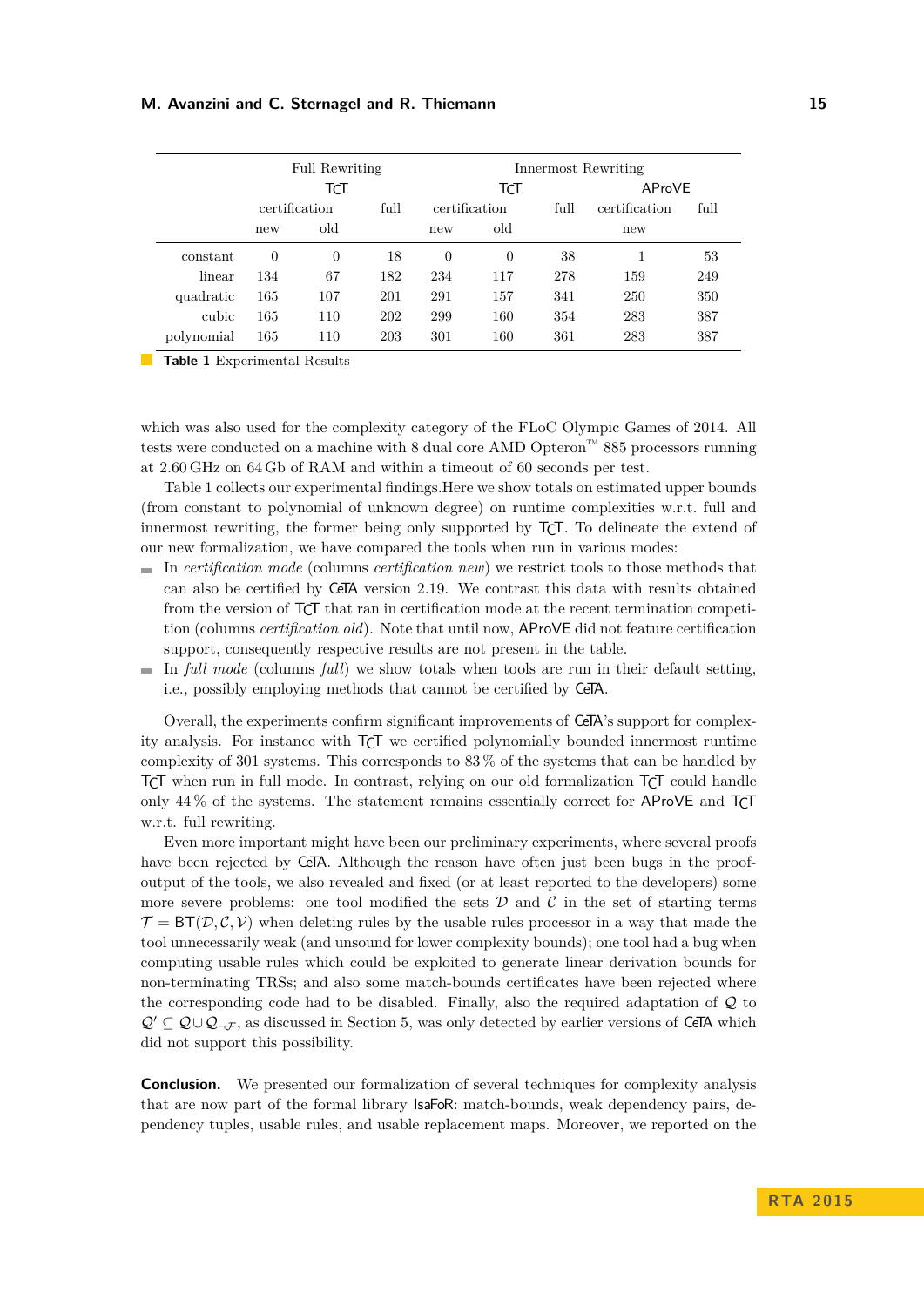resulting increase in power of our certifier CeTA, which is now able to certify more than three quarters of all complexity proofs that are generated by state-of-the-art tools.

**Acknowledgments.** This work was partially supported by Austrian Science Fund (FWF) projects Y757, J3563, and P27502. The authors are listed in alphabetical order regardless of individual contributions or seniority. We thank the anonymous reviewers for their helpful remarks.

#### **References**

- **1** Martin Avanzini. *Verifying Polytime Computability Automatically*. PhD thesis, University of Innsbruck, 2013. http://cl-informatik.uibk.ac.at/~zini/publications/ diss.pdf.
- **2** Martin Avanzini and Georg Moser. A combination framework for complexity. In *Proc. 24th International Conference on Rewriting Techniques and Applications*, volume 21 of *Leibniz International Proceedings in Informatics*, pages 55–70, 2013. 10.4230/LIPIcs.RTA.2013.55.
- **3** Franz Baader and Tobias Nipkow. *Term Rewriting and All That*. Cambridge University Press, 1998.
- **4** Nachum Dershowitz and Zohar Manna. Proving termination with multiset orderings. *Communications of the ACM*, 22(8):465–476, 1979. 10.1145/359138.359142.
- **5** Bertram Felgenhauer and René Thiemann. Reachability analysis with state-compatible automata. In *Proc. 8th International Conference on Language and Automata Theory and Applications*, volume 8370 of *Lecture Notes in Computer Science*, pages 347–359, 2014. 10.1007/978-3-319-04921-2\_28.
- **6** Guillaume Feuillade, Thomas Genet, and Valérie Viet Triem Tong. Reachability analysis over term rewriting systems. *Journal of Automated Reasoning*, 33:341–383, 2004. 10.1007/s10817-004-6246-0.
- **7** Alfons Geser, Dieter Hofbauer, Johannes Waldmann, and Hans Zantema. On tree automata that certify termination of left-linear term rewriting systems. *Information and Computation*, 205(4):512–534, 2007. 10.1016/j.ic.2006.08.007.
- **8** Jürgen Giesl, Marc Brockschmidt, Fabian Emmes, Florian Frohn, Carsten Fuhs, Carsten Otto, Martin Plücker, Peter Schneider-Kamp, Thomas Ströder, Stephanie Swiderski, and René Thiemann. Proving termination of programs automatically with AProVE. In *Proc. 7th International Joint Conference on Automated Reasoning*, volume 8562 of *Lecture Notes in Computer Science*, pages 184–191, 2014. 10.1007/978-3-319-08587-6\_13.
- **9** Jürgen Giesl, René Thiemann, and Peter Schneider-Kamp. The dependency pair framework: Combining techniques for automated termination proofs. In *Proc. 11th International Conference on Logic for Programming, Artificial Intelligence, and Reasoning*, volume 3452 of *Lecture Notes in Computer Science*, pages 301–331, 2005. 10.1007/978-3-540-32275- 7\_21.
- **10** Nao Hirokawa and Georg Moser. Automated complexity analysis based on the dependency pair method. In *Proc. 4th International Joint Conference on Automated Reasoning*, volume 5195 of *Lecture Notes in Computer Science*, pages 364–379, 2008. 10.1007/978-3-540-71070- 7\_32.
- **11** Nao Hirokawa and Georg Moser. Automated complexity analysis based on context-sensitive rewriting. In *Proc. Joint 25th International Conference on Rewriting Techniques and Applications and 12th International Conference on Typed Lambda Calculi and Applications*, volume 8560 of *Lecture Notes in Computer Science*, pages 257–271, 2014. 10.1007/978-3- 319-08918-8\_18.